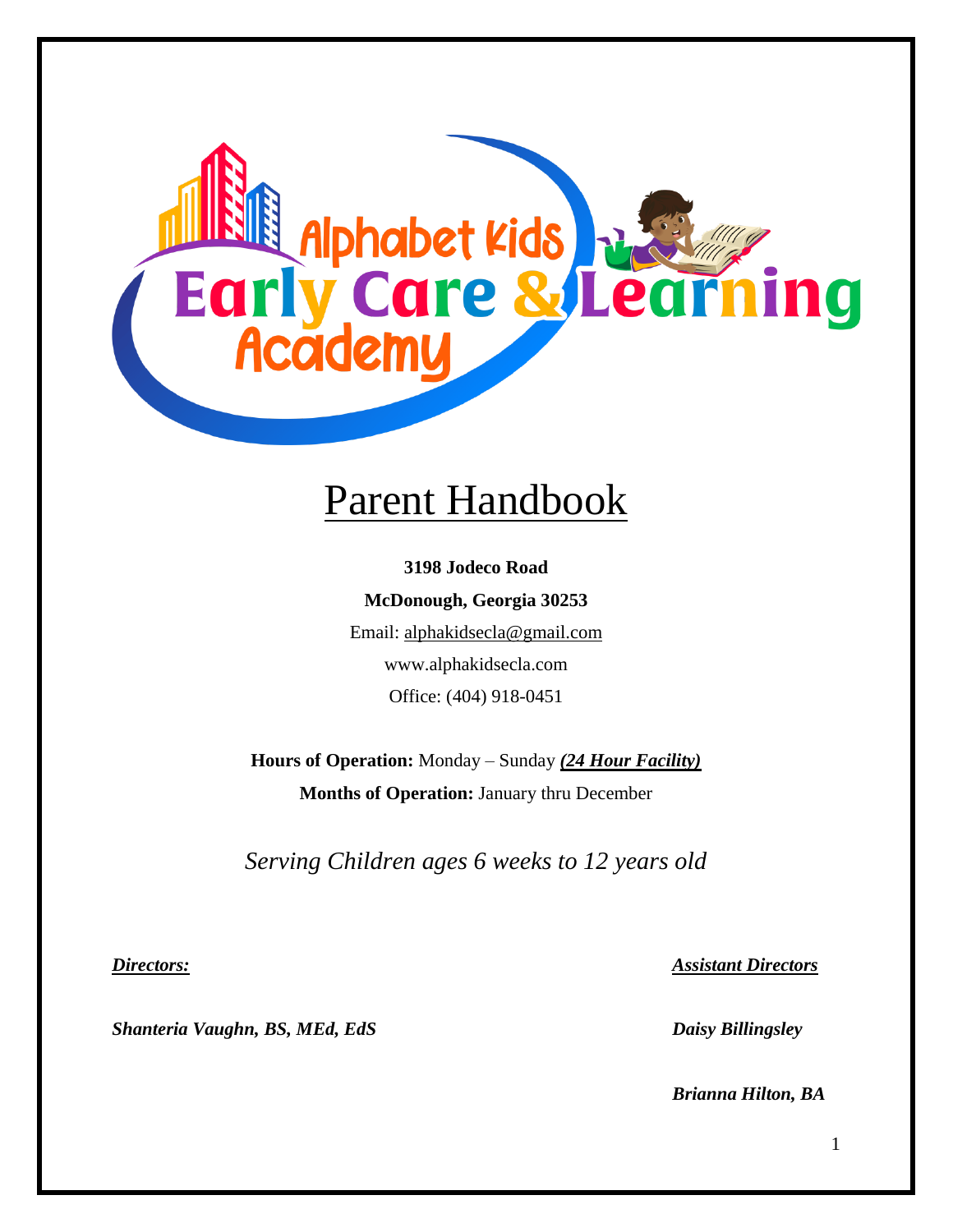# **PARENT HANDBOOK ACKNOWLEDGEMENT**

#### Welcome!

Thank you for choosing Alphabet Kids Early Care & Learning Academy, LLC. For your childcare needs. We are committed to providing a safe and enriching environment which will asset each child to be successful in their educational journeys. We value the trust each family has in our establishment, and will work hard to continue to earn your trust. We are built on a foundation of inclusion, diversity, opportunity, and innovation. We believe that we can create an environment optimal in the development of each child we serve.

Alphabet Kids Early Care & Learning Academy, LLC. parent handbook is used to outline the expectations, policies and procedure of the school that all families must understand and comply with. You have received this handbook as a partner in your child's development at Alphabet Kids Early Care & Learning Academy, LLC. After reviewing this document, the consent form on the last page must be completed and handed back to administration. This consent form states that you understand and adhere to all expectations, policies and procedures of this learning environment. This handbook will be updated from time to time, and the most up to date copy will be made available to you. Thank you for being a part of the Alphabet Kids Early Care & Learning Academy, LLC. family.

Sincerely,

Miss Shanteria Vaughn Owner/Director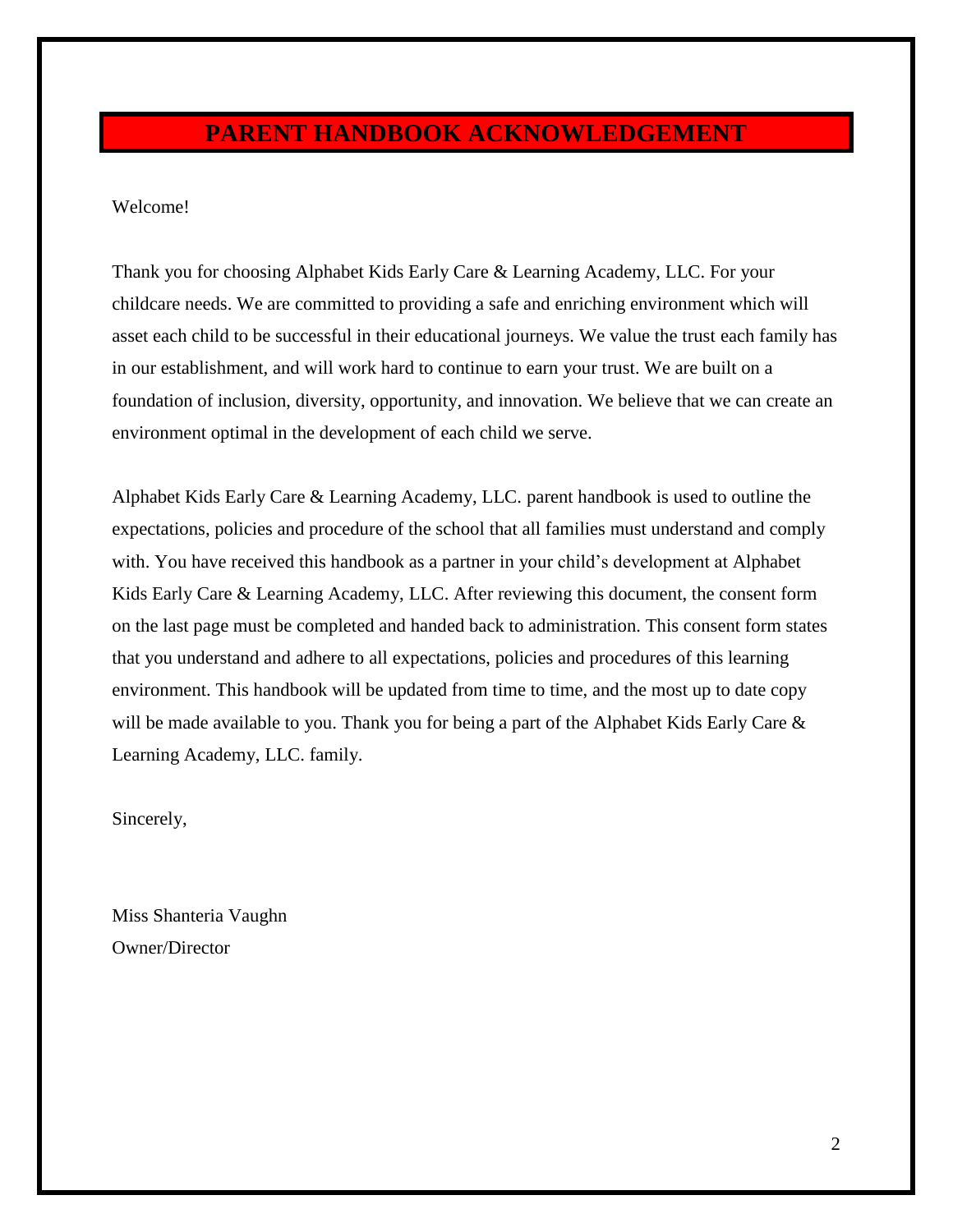# **WHO ARE WE?!**

### **MISSION STATEMENT AND PHILOSPHY OF EDUCATION**

# Mission:

ALPHABET KIDS EARLY CARE & LEARNING ACADEMY, LLC. is an early childcare and education facility. We are committed to provide a healthy and rich quality education in a safe, secure, nurturing and fun-filled environment. we are focused on the development of the whole child: physical, cognitive, socio-emotional and intellectual. It is our goal to provide enrichment, and to offer a state-of-the-art S.T.R.E.A.M program.

# Vision:

ALPHABET KIDS EARLY CARE & LEARNING ACADEMY, LLC. was birthed out of and educator's vision to enrich children lies with the gift of creativity, art, math, science, technology, engineering, Spanish, and foundational concepts through education.

# **OUR VALUES**

At Alphabet Kids Early Care & Learning Academy, LLC., our fundamental mission is to be a beacon of light for the most impressionable minds of our civilization - today's youth. We Believe children who are surrounded with visionary, highly credentialed educators, coupled with diversity and opportunity at a very early age, will have a better chance of becoming successful members of society.

# **OUR GOALS**

Our goal is to create an environment where both children and their parents can thrive and develop. Alphabet Kids Early Care & Learning Academy, LLC., envisions each family unit as unique with different needs, all deserving respect. Developing relationships with parents, neighborhood communities, and local businesses is an integral component in bringing to life the mission of our company.

# **A LOOK INTO OUR PROGRAM**

# **WHAT WE DO AND WHAT WE BELIEVE**

At Alphabet Kids Early Care & Learning Academy, LLC. we believe each child has the potential to bring something unique and special into the world. By having a respectful and caring bond with both the student and the family, we as a school are able to create a strong foundation for a wonderful early childhood experience for our students. Through active exploration of the world around them, play, interaction with others, memorable experiences and hands-on learning activities, our student's development and growth occurs every second of every day. We strive to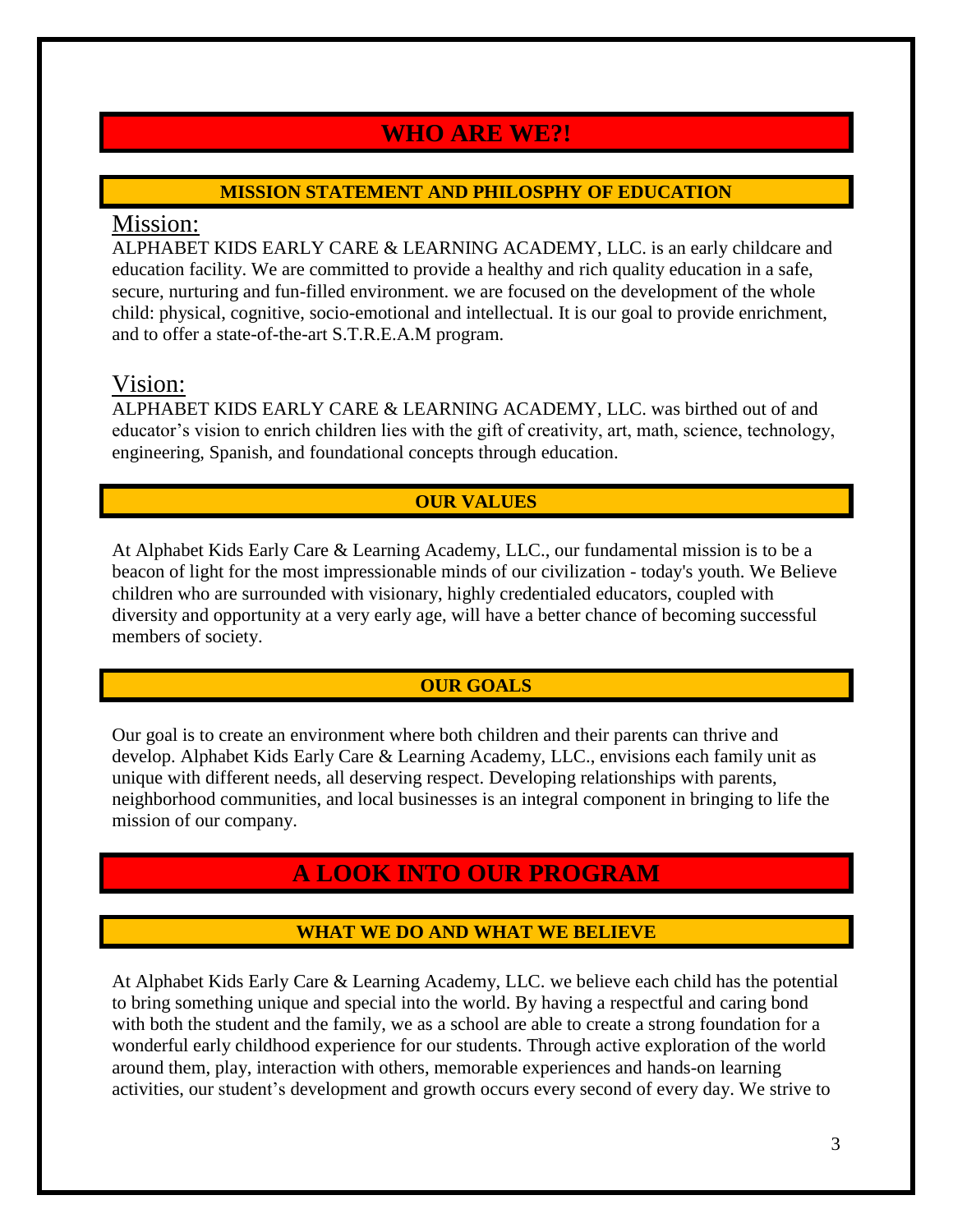have the upmost respect and love for all children who walks through our school's doors. We are a family!

# **DESCRIPTION OF AGE GROUPS**

### **INFANTS**

#### **This age group begins at 0 months to 14 months old.**

In the infant classroom, we follow a wonderful daily flow. No matter what your baby's individual sleeping and eating schedule is, we always come together to make wonderful memories. We enjoy story time together, outside walks, learning circle, sensory exploration and creative art. We also enjoy our days learning lots of songs, reading wonderful stories and interacting with our friends and teachers. We love discovering different textures, size of items, and shapes. We love learning about our weekly themes like shapes, colors, animals and people. Our little ones are always nurtured, cuddled, loved and adored and whenever they need something, we are there!

#### **TODDLERS**

#### **This age group begins at 14 months to 25 months old.**

In the toddler classroom, we explore anything and everything we possible can. Our little one's love wondering around the classroom learning through their senses. Our toddlers have a wonderful daily schedule of group time, outdoor play, meals and snacks, naptime and the most important and fun time of the day, PLAYTIME! During our group time we read books about transportation, family and kindness. We talk about our day, how we feel and what it means to be together in our bright and warm classroom. We enjoy our outdoor playtime and seeing the beautiful nature outside. Our weekly themes consist of exploring our homes, families, pets and animals. Singing and playing our days away is what makes our room so special!

#### **OLDER TODDLER**

#### **This age group begins at 2 years old to 3 years old.**

Our older toddlers love to dance, sing and play. We inspire them to explore the world around them and learn something from everything. Socialization is very important to our older toddlers as the begin to share, use their manners and learn to take turns. In this age group we begin to count numbers and have letter recognition. We enjoy singing our daily songs to teach us about the day of the week, the month and the year. We love diving into our art projects and seeing what we can create with an abundance of materials. We enjoy watching our teachers do exciting science projects and love to watch the students guess what will happen and see their eyes full of surprise! Getting outside and playing on the playground is a part of our everyday schedule. We also enjoy walks around the neighborhood and putting a smile on our neighbors faces!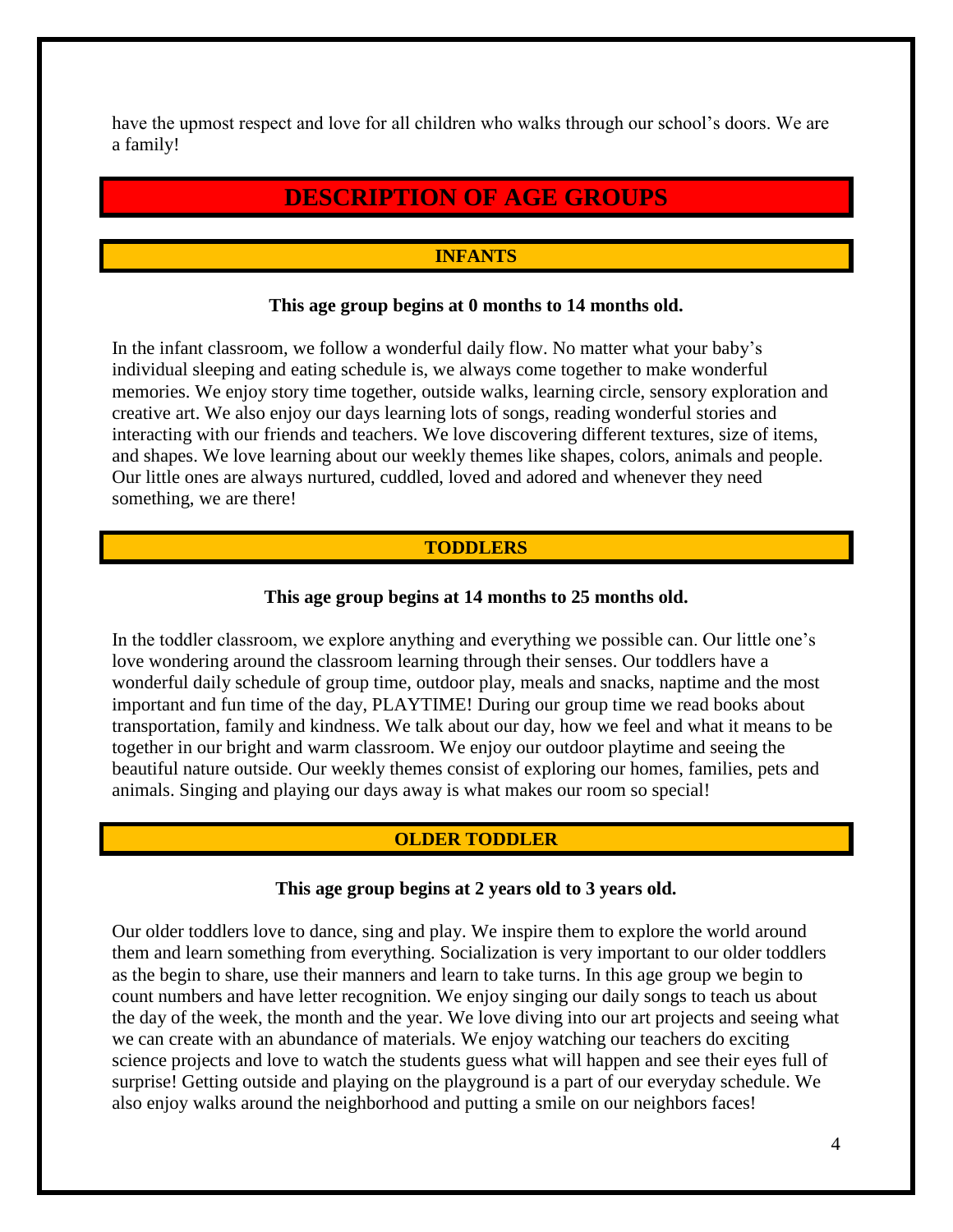### **PRESCHOOL AND PRE-K**

#### **This age group starts at 3 years old and prepares the students for Kindergarten.**

In this age group we focus on our social emotional growth and explore who we are as beautiful, unique individuals. We learn how to work together and how to conquer objectives by ourselves. We enjoy writing our names, learning to read and exploring phonics. We enjoy extreme science projects that make us say "WOW!" and we dive into our sensory bin which helps enhance the learning theme we are studying that week. We often have guest speakers and love exploring the community to supplement our learning. We get outside often to move our bodies and strengthen our fine and gross motor muscles. This age group helps to prepare our students for the next grade which is Kindergarten. Our little ones are well on their way to a successful journey into the older ages!

### **SCHOOL AGES (5+)**

#### **This age group starts at 5 years old and offer academic support before and after School.**

In this age group we focus on supporting the child academically before and after school.

# **OUR CURRICULUM**

#### **DEVELOPMENTALLY APPROPRIATE CURRICULUM**

At Alphabet Kids Early Care & Learning Academy, LLC. we provide our students with a developmentally appropriate curriculum that is based on Georgia standards. NAEYC, which is the National Association for the Education of Younge Children, defines developmentally appropriate curriculum as, "NAEYC defines "developmentally appropriate practice" as methods that promote each child's optimal development and learning through a strengths-based, playbased approach to joyful, engaged learning." We believe this to be the heart of our curriculum. Our weekly lesson plans are developed through our students interests and what grabs their attention. We love to study themes that get them excited, interested and progresses their natural cognitive development. We try our best to meet every child's individual cognitive and development level and encourage and inspire them to continue to progress this growth.

# **ADMISSIONS**

#### **ENROLLMENT REQUIRMENTS**

To enroll your child at Alphabet Kids Early Care & Learning Academy, LLC. your child must be between ages of 6 weeks – 12 years old.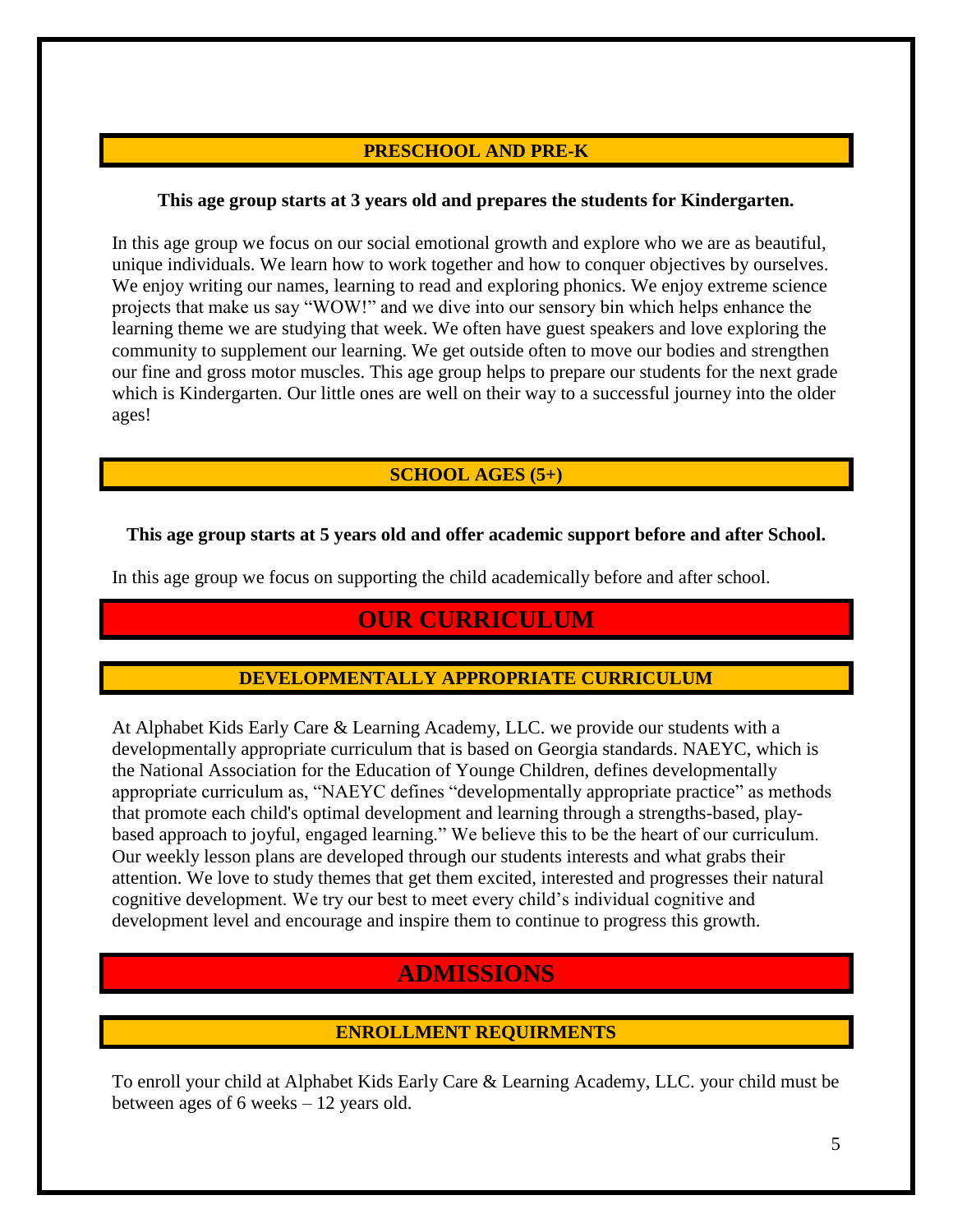### **REGISTRATION DOCUMENTS**

The following forms must be completed to reserve your child's spot at Alphabet Kids Early Care & Learning Academy, LLC.

- **Enrollment Application**
- Transportation Form
- Child's Medical Information and Form
- Child's Birth Certificate
- Parent Contact Information Form

#### **ENROLLMENT FEES**

# **Our childcare will charge the following fees per child:**

• **Non-refundable application fee:** *\$65 (renewable annually)*

### **SPECIAL DISCOUNTS**

- 10% off sibling discount
- 10% off military discount
- 10% off first responder discount
- 10% off if you pay 1 full year of tuition

#### **SIBLING ENROLLMENT PROGRAM**

Alphabet Kids Early Care & Learning Academy, LLC. requires advance notice of 3 months for the placement of a sibling into our program. Siblings are given priority into the school but are not guaranteed a spot. Families receive a 10% discount off of the lowest sibling's monthly tuition.

#### **WAITLIST INFORMATION**

To join Alphabet Kids Early Care & Learning Academy, LLC. waitlist, parents/guardians must complete a waitlist application. A fee of \$15 is due at the top the waitlist is completed, and this amount is taken off the child's first week tuition when a spot becomes available

# **CLASSROOM PLAY DATE AND SCHOOL VISITATION**

Alphabet Kids Early Care & Learning Academy, LLC. allows a one hour scheduled playdate onsite, one month prior to the child's start date. This must be confirmed and scheduled with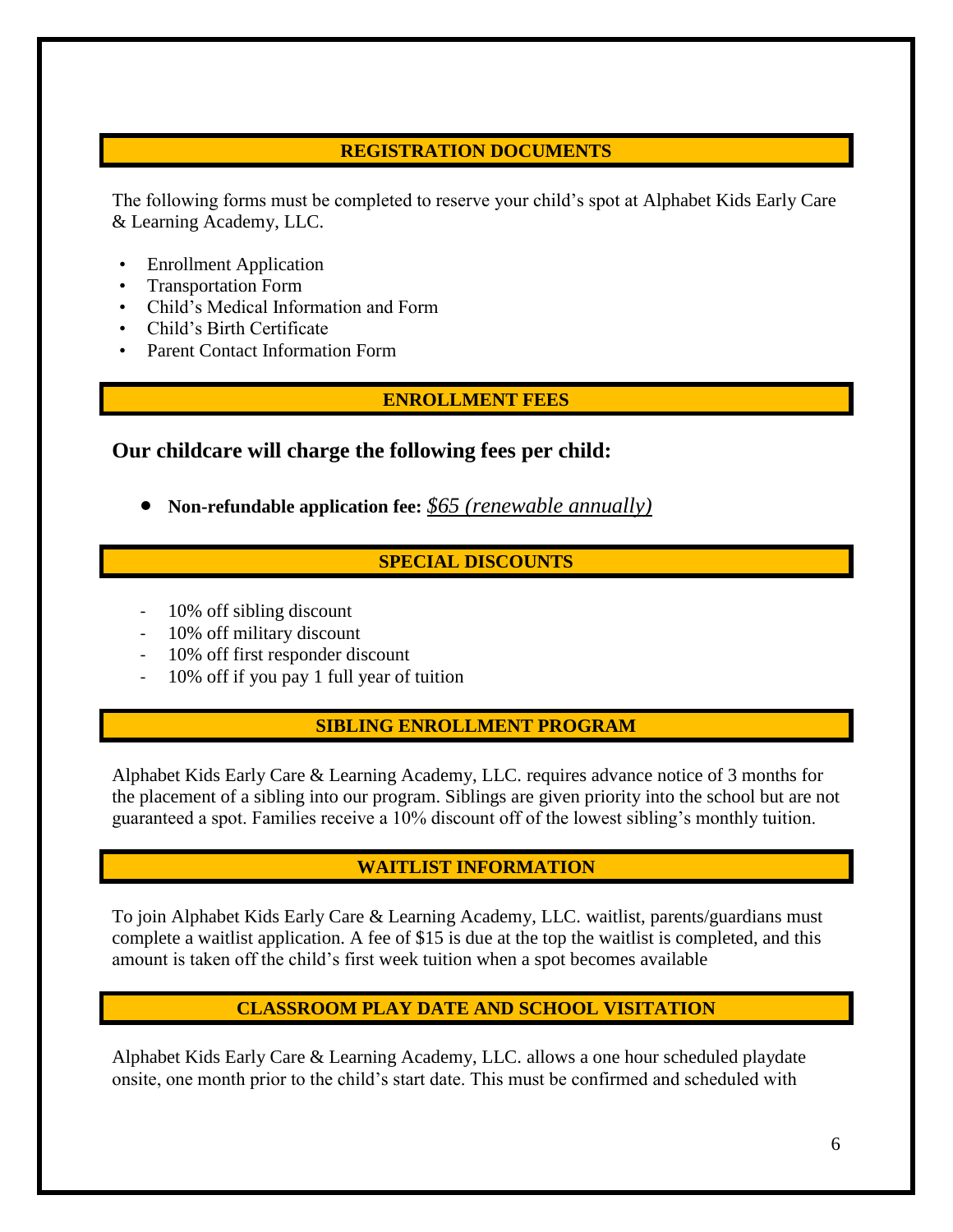administration. It is the parent's responsibility to schedule the play date so that the administer can confirm the proper day and time.

#### **ANNUAL ENROLLMENT FEE**

Alphabet Kids Early Care & Learning Academy, LLC. requires a \$65 reenrollment fee on the first of August. This confirms your child's spot for the upcoming school year which starts the first week of August.

#### **ITEMS TO BRING ON THE FIRST DAY OF SCHOOL**

Your child must have the following on their first day of school

- Pair of closed toed indoor shoes
- Extra set of clothes brought in a Ziplock bag
- A blanket for nap time
- A soft toy if desired for nap time
- Proper outdoor wear
- Diaper and wipes *(if required)*
- Pacifier *(if needed)*

#### **UPDATING FORMS FOR YOUR CHILD'S FILE**

Alphabet Kids Early Care & Learning Academy, LLC. requires all parents/guardians of enrolled students to keep their child's forms up to date with their current medical and emergency forms. It is the parent's responsibility to ensure all school forms are current and updated. Administration has the right to not allow the student into the school if any forms are missing from their file after 2 notices from administration.

#### **IMMUNIZATION**

All parents are required by the state of Georgia to have current immunization forms completed before enrollment. State Health regulations mandate that children immunization records be kept up-to-date. The county also does an annual immunization inspection of daycares and schools. Therefore, if your child's immunization record is expired over 30 days, your child will not be able to return to the center until his / her record is updated.

# **PAYMENT POLICIES**

#### **PROGRAM OPTIONS**

Alphabet Kids Early Care & Learning Academy, LLC. offers the following program's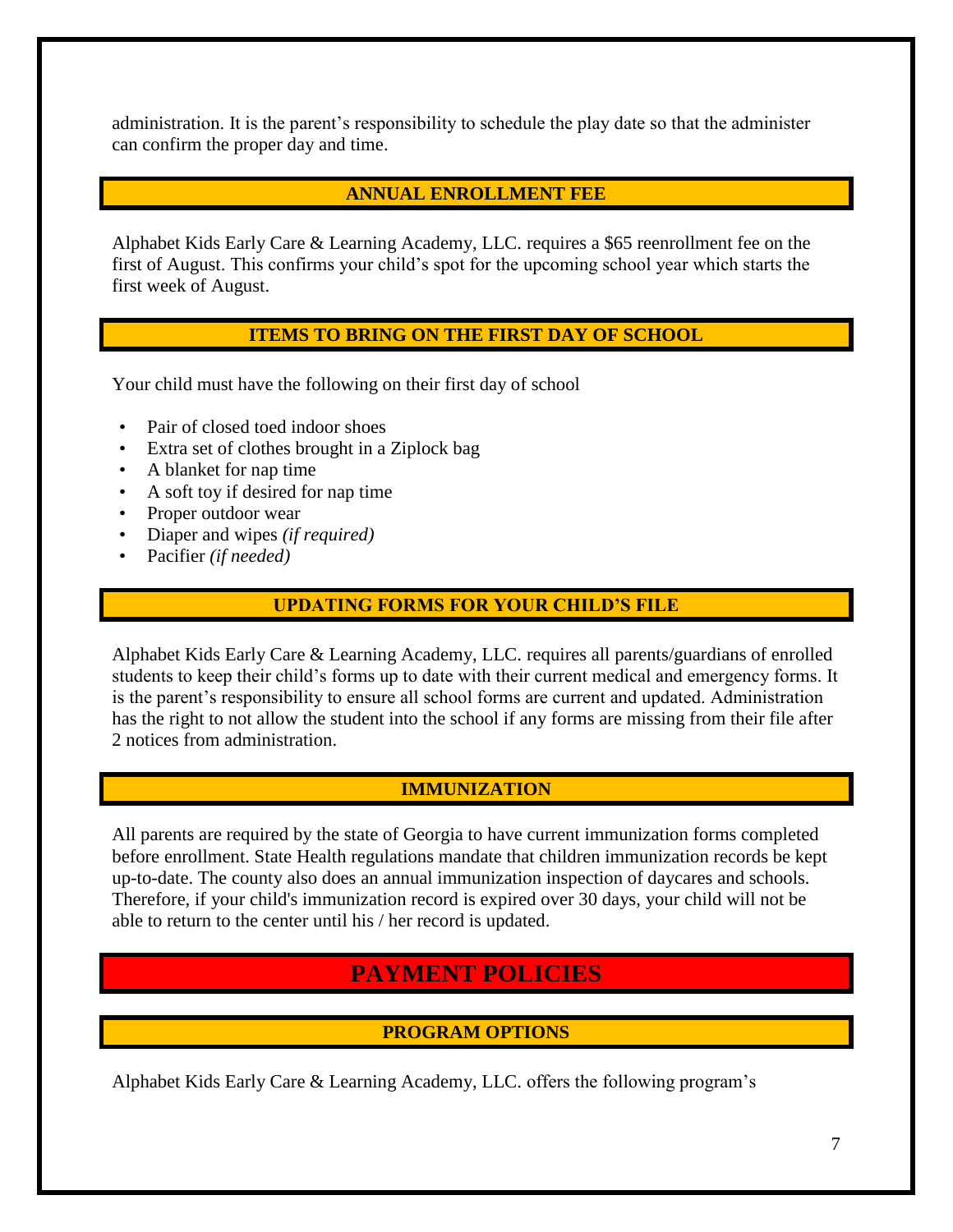|                  | <b>Infant</b> | <b>Todd.</b> (Not<br>PT) | Todd.<br>(PT) | <b>Pre-School</b> | <b>School Age</b> |
|------------------|---------------|--------------------------|---------------|-------------------|-------------------|
| <b>Full Time</b> | \$165         | \$165                    | \$150         | \$145             | \$80              |
| <b>Part Time</b> | \$65          | \$60                     | \$50          | \$45              | N/A               |

#### **PROGRAM CHANGE OF DAYS ENROLLED**

If you wish to change the days your child is enrolled in the program, you must do so with approval from the director. Adding days to your current program, and or switching the day of the week your child is enrolled, depends on our current space availability.

#### **ADDED DAILY RATE**

Alphabet Kids Early Care & Learning Academy, LLC. allows for occasional request for your child to add a day. This depends on space availability and with a 2-week prior approval notice from the director. Our daily rate is \$60/75 based on age.

#### **WEEKLY TUITION FEE**

All tuition payments are due on Friday for the current week. Our childcare will charge the following fees per child:

- **Ages 3 and up:** *\$150*
- **Ages 24 months - 35 months:** *\$160*
- **Toddlers 13 months - 23 months:** *\$165*
- **Infants 6 weeks - 12 months:** *\$165*
- **Before/after school enrollment:** *\$85 per week*
- **Drop in care (not to exceed 2 days per week):** *\$65 per day*
- **Drop in Overnight Care (not to exceed 2 days per week):** *\$65 per day*
- **Night Care:** *\$200 per week*
- **Transportation:** *\$80 per week*

#### **FIELD TRIP FEE**

Time outside the classroom is a fundamental component to our program and Alphabet Kids Early Care & Learning Academy, LLC. Field trips and special outings reinforce learning and allow opportunities for further discovery. Generally, field trips are taken with small groups of children to deepen and strengthen both the experiences and the relationships among the participants. These trips may include visits to the park and other natural areas, visits to nearby restaurants and shops, and outings to various sites around the City McDonough.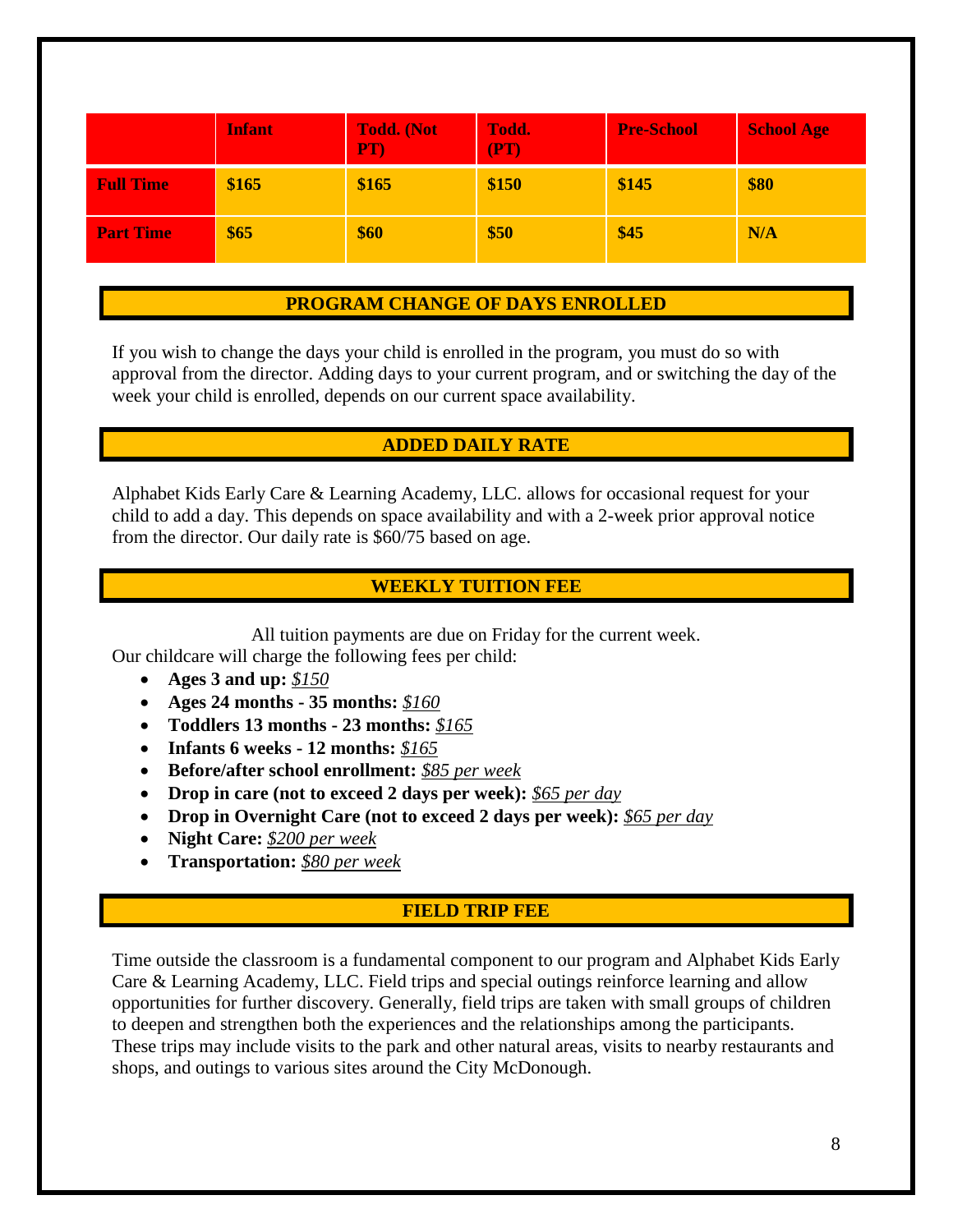Children are supervised closely and accounted for at all times during field trips. Classroom educators communicate with families regarding details of upcoming trips and fees (if needed). A permission slip must be signed by parents for children to participate. Parents are encouraged and welcome to attend field trips with their children. Transportation will be provided by the center for all children who participates in center field trips. Children will not be able to ride with parents. If a parent wish for their child(ren) to ride with them, the child must be signed out properly. Parents who signed up to attend must drive their vehicles to and from the location of the trip.

#### **LATE PAYMENT FEE**

At Alphabet Kids Early Care & Learning Academy, LLC., our mission is to help the family as a whole, therefore we strongly encourage an open dialogue concerning any family struggles that may cause late payment. Families who fail to contact the office with payment arrangements will be charged \$10 each day until a maximum of \$50 has been reached. If the maximum of \$50 has been reached the child will not be able to attend until the payment has been settled. We urge parents to speak with the staff before measures such as this, are taken.

#### **PAYMENTS THAT ARE RETURNED**

If a payment is returned the parent will have until noon the next business day to process the payment. If the payment is not processed before noon, a late fee will occur on the account.

#### **EVALUATION OF TUITION RATES**

All families will be notified of any changes of tuition rates 5 months prior to when they come active. The enables are family time to be aware of the changes in prices and to contact administration with any questions.

#### **ABSENCE FEE**

Alphabet Kids Early Care & Learning Academy, LLC. does not offer tuition refunds or make up days.

#### **VACATIONS**

Families who choose to remove their child from the center for more than 1 week, must pay 60% of the child's tuition to reserve their current spot.

#### **LATE PICK-UP CHARGE**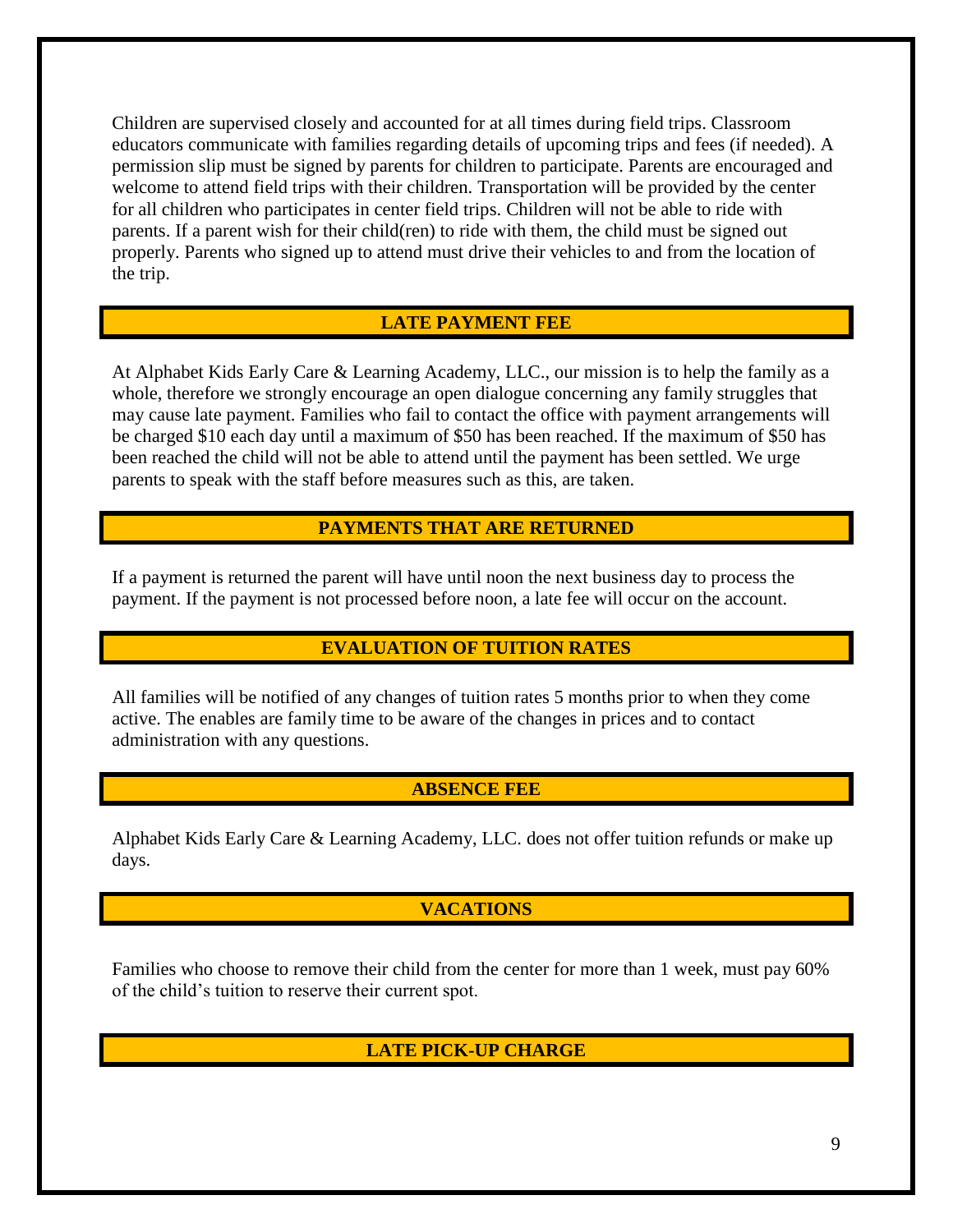Because late pickup negatively impacts the children and staff, it is heavily fined. The center is 24 Hours however the children cannot stay in care for more than 10 hours a day, and may not be enrolled for more than one shift at a time. If you realize you are unable to pick up your child at the end of the shift they were originally signed up for, please contact the center as soon as possible to alert us. Per the parent policies and procedures, The Department of Family  $\&$ Children Services will be contacted, for any child not picked up by the end of their shift. A late fee is accessed per child per minute and must be paid at the time the child is picked up. If the late fees are not paid at the time of pickup, the fee will be due before the child(ren) can return to center. A \$3 late pick-up fee occurs every minute the family is late.

If parent and/or guardian is not at pick up or drop off location for children who use Alphabet Kids Early Care & Learning Academy transportation, the staff will wait 10 minutes and will return to the building after route has been completed. The parent will be charged \$3 per child per minute the driver is waiting. If the child isn't picked up from the drop off location after 10 minutes, the driver will return to the building and contact parents. The Department of Family  $\&$ Children Services will be contacted, for any child not picked up by the end of their shift.

#### **HOLIDAYS**

Alphabet Kids Early Care & Learning Academy, LLC. Provides full day, year-round care; however, the school is closed periodically for traditional school holidays and to provide professional development opportunities for the entire School staff.

Family should consult the school calendar for dates when the school is closed. Since tuition is based on a weekly budget there are no discounts for school closings. In the event of harsh weather, we will operate on Henry County Public School modified schedule. In the event of a declared emergency or disaster, the city reserves the right to modify the schedule as needed.

#### **Holiday observance days:**

- **New Year's Eve**
- **New Year's Day**
- **Martin Luther King Day**
- **Memorial Day**
- **Independence Day**
- **Labor Day**
- **Thanksgiving Day & Day After**
- **Christmas Eve**
- **Christmas Day**

#### **WEATHER POLICY**

Alphabet Kids Early Care & Learning Academy, LLC. may close due to harsh weather conditions. No discounts are given. The owner/director of the school will monitor local news to address when the school must close early or cancel operations for that day and the parents will be notified through email or a direct phone call. In the event of harsh weather, we will operate on Henry County Public School modified schedule. In the event of a declared emergency or disaster, the city reserves the right to modify the schedule as needed.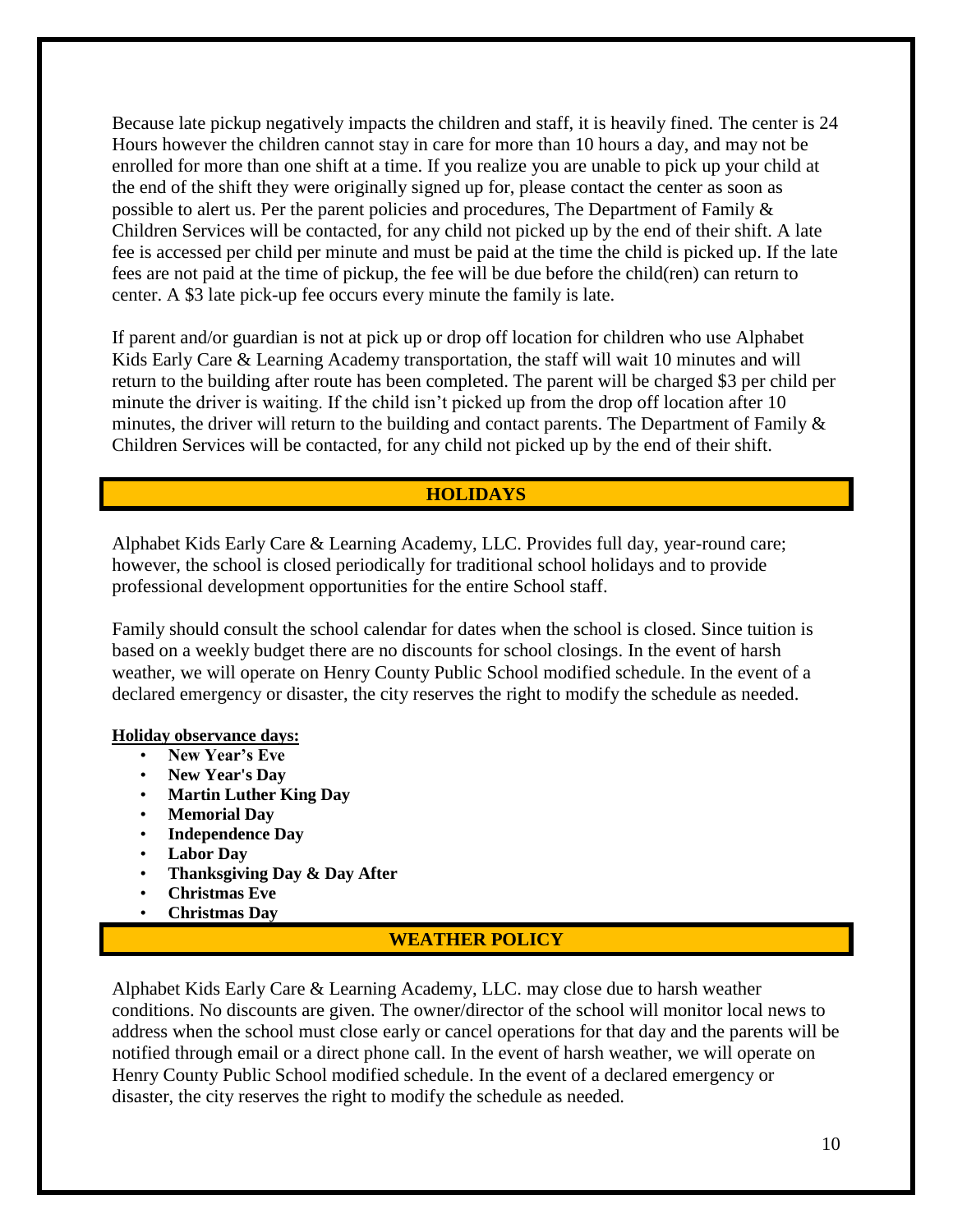# **WITHDRAWAL AND DISCHARGE POLICY**

### **WITHDRAWING FROM THE CENTER**

If you wish to withdraw your child from Alphabet Kids Early Care & Learning Academy, LLC., 2 weeks written notice is required.

# **DISCHARGE POLICY**

Alphabet Kids Early Care & Learning Academy, LLC., has the right to terminate a child's enrollment under specific circumstances. These include any child who after many attempts does not progress in their behavior and whose behavior is affecting the large group as a whole. This also includes any child whose needs cannot be met by the school's philosophies. Many attempts will be made prior to help the child thrive in our environment. These include observation notes, therapy referrals and tactics to be used at home and onsite at the school.

The following measures will occur prior to dismissal of a student from the school:

- 1. The teacher will document the student's behavior by providing detailed notes, with dates and other insights into why the situation occurred and what happened.
- 2. The director, parents/guardians, and teachers will meet to discuss any behavior concerns.
- 3. A Behavior Plan for the Individual is created and agreed on by all parties including staff, parents and administration. Behavior therapist and consultants may be used to support the staff when working with the child.
- 4. Staff and parents/guardians will have frequent communication to evaluate the success of the behavior plan.

When the efforts to bring about change have been exhausted, parents/guardians and the director and owner will meet to determine the next course of action. The school and its staff reserve the right to determine any disputed factual matters regarding termination of enrollment.

# **ARRIVAL AND DEPARTURE**

# **ARRIVAL PROCEDURE**

The school will be open for 24 hours; however, each child would need to be dropped off at the start of the shift they have originally enrolled in. Parents must sign in all children every day. Please arrive promptly to retrieve your child and find out your child. Parents arriving late must adhere to the late policy.

Upon arriving to the school, parents must pull up in the designated pick up and drop off spot in the front of the building. Parent's must walk their child up to the front door. The teacher will be ready to sign the child in and assist the child with putting their belongings away. Drop off time is between 7am and 10 am.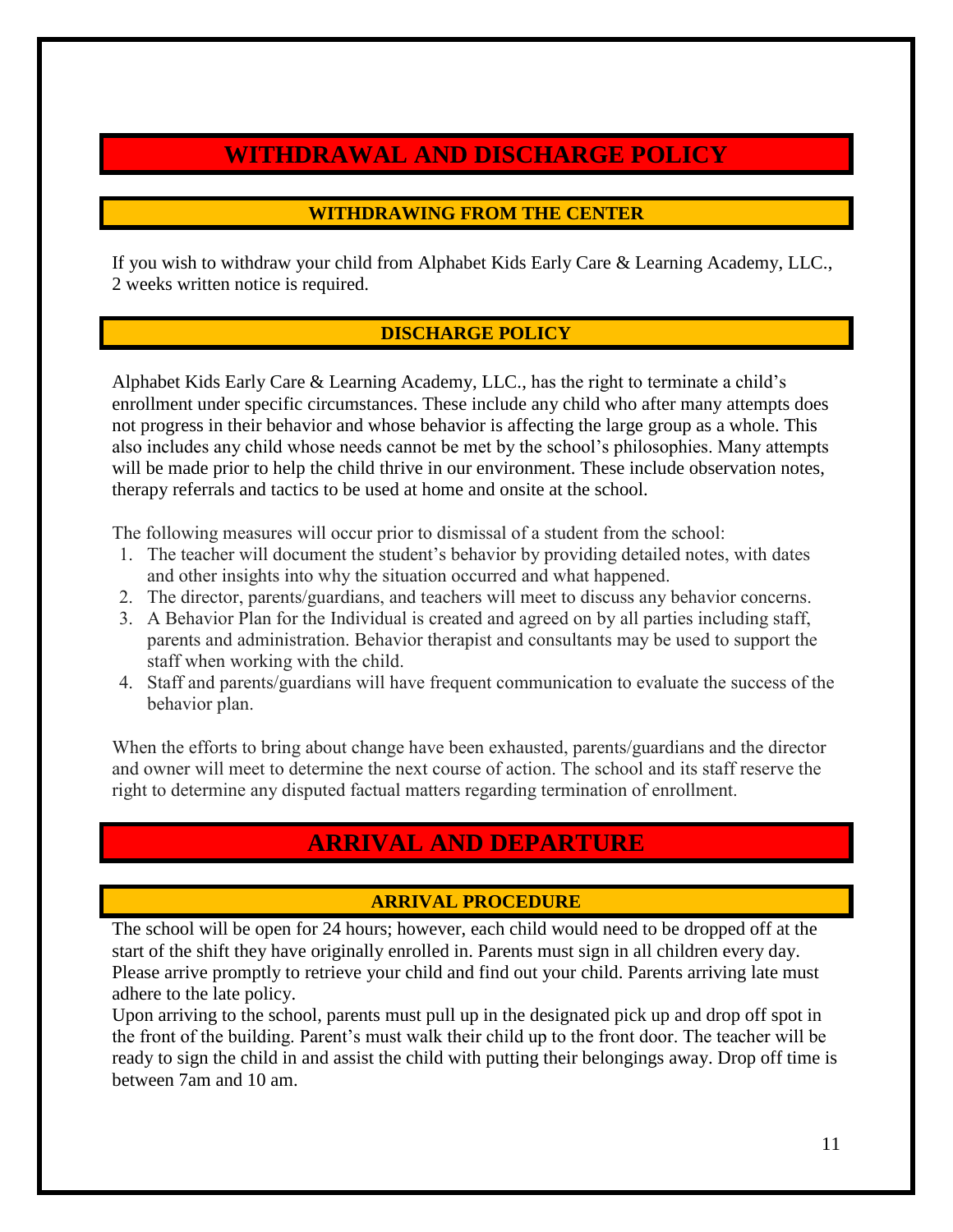### **DEPARTURE PROCEDURE**

The allocated pick-up time is from 4pm to 6 pm daily. If you plan to pick up your child earlier, please notify administration 2 hours prior through phone and/or email.

# **PICK UP AUTHORIZATION**

For safety of the child, the only people authorized to pick up a child are those designated by the parent/guardian on the child's approved pick-up list. If a child is to be released to anyone other than the person(s) listed, a written note authorizing pick up must be received prior to pick-up time.

#### **Pick Up Authorization Process:**

- Parents/guardians must inform Alphabet Kids Early Care & Learning Academy, LLC., (call, leave a note at drop off) of the name of the person who is picking up their child on any day when they themselves are not.
- The "Authorized Pick-Up Person" *must be at least 18 years old* and may be asked toprovide a photo ID to the staff.
- This authorization shall remain in force until edited or rescinded in writing by the signersof this authorization.

# **GENERAL EMPLOYEE INFORMATION**

#### **STAFFING AT ALPHABET KIDS ECLA**

Alphabet Kids Early Care & Learning Academy, LLC., always provides sufficient number of staff, for the capacity of each classroom. This means that student to teacher ratios is always followed. A detailed staffing plan is maintained and kept in the office.

# **WHAT MAKES OUR STAFF SPECIAL?**

Our staff are able to demonstrate the skill and competence necessary to contribute to each child's physical, intellectual, personal, emotional, and social development. Factors contributing to the attainment of this standard include:

- Emotional maturity when working with children.
- Cooperation with the purposes and services of the program.
- Respect for children and adults.
- Flexibility, understanding and patience.
- Physical and mental health that do not interfere with childcare responsibilities.
- Good personal hygiene.
- Frequent interaction with children.
- Listening skills, availability and responsiveness to children.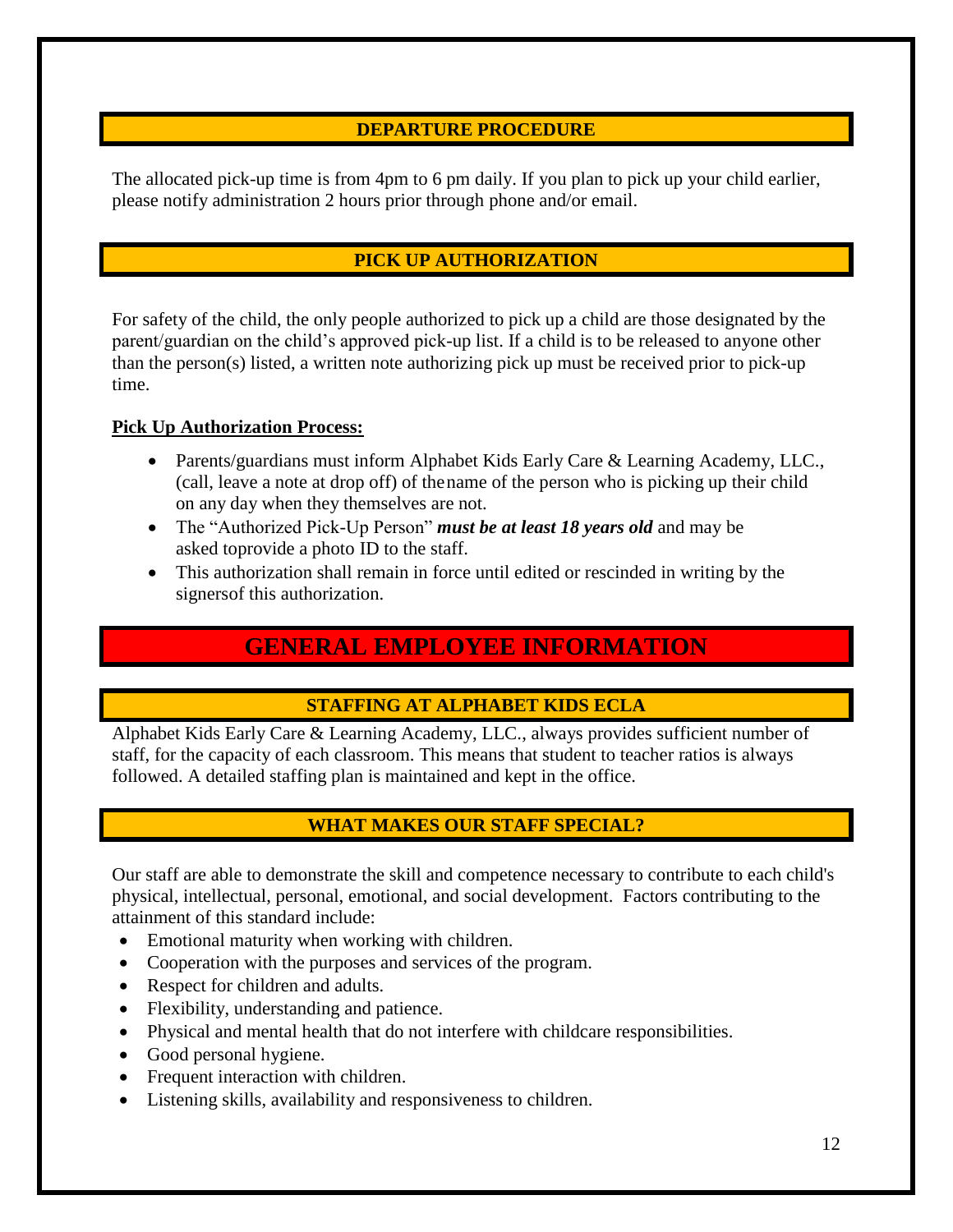- Sensitivity to children's socioeconomic, cultural, ethnic and religious backgrounds, and individual needs and capabilities.
- Use of positive discipline and guidance techniques; and
- Ability to provide an environment in which children can feel comfortable, relaxed, happy and involved in play, recreation and other activities.

#### **GENERAL EMPLOYEE CLASSIFICATIONS**

Alphabet Kids Early Care & Learning Academy, LLC., has the following employees on staff to ensure proper supervision and learning environment.

- **Owner:** The owner is in charge of and oversees all elements of the program. The owner handles all business in regard to the city and state. The owner oversees the business finances and the business as a whole.
- **Director/Asst. Director:** The childcare director shall be responsible for the planning and supervision of the program and activities of the children; orientation to newly employed staff; on-site supervision of all staff; and in-service training.
- **Lead Teacher:** A lead teacher is responsible for the academic, social-emotional growth and development of children in their care who are in their care. The main focus for our lead teachers is to work with parents, administrators and other teachers to improve students' experience and meet teaching goals. Additionally, lead teachers plan, evaluate and improve the physical environment of the classroom to create opportunities that meet the changing needs of their students.
- **Assistant Teacher:** The assistant teacher will support the lead teacher in general supervision of the class, and the overall classroom management. The assistant teachers' duties are the following but not limited to, assist in planning and implementing activities to meet the physical, emotional, intellectual and social need of students, assist in teaching social emotional management and independence, assist in the creation and planning of activities, class project, field trips, and other program activities, staying on task and following the daily schedule, and helping to communicate to parents.
- **Floater and Substitutes:** The floater/substitute position act as a support for all teachers in the classroom. This person is required to have all of the same qualifications as an assistant teacher and have the correct paperwork on file.

# **YUMMY, IT IS TIME TO EAT!**

# **MEALTIMES**

Our childcare will provide meals for toddlers and table food as follows:

Breakfast: Arrival - 8:30 a.m. Lunch: 11:00 a.m. - 12:00 p.m. Afternoon Snack: 2:00 p.m. - 2:30 p.m. Dinner: 4:30 p.m. - 5:30 p.m. Supper: 7:30 p.m. Bedtime Snack: 9:30 p.m.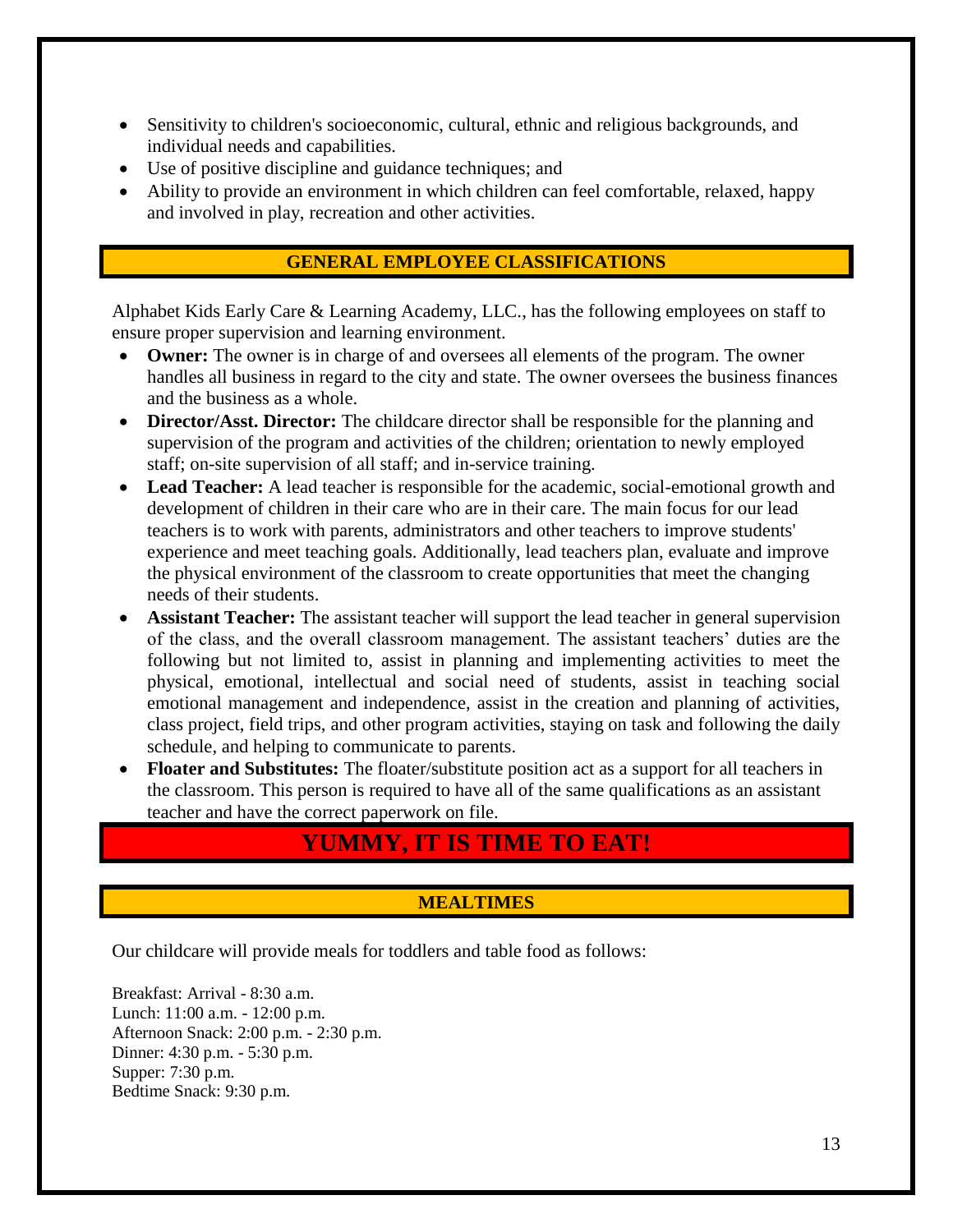#### **MENUS**

Alphabet Kids Early Care & Learning Academy, LLC., offer quality snacks for children 12 months and older. Food is prepared at the center. Healthy, nutritious meals, and snacks are provided by the center. This includes but isn't limited to, fruits, vegetables, grains, and proteins that are healthy and easy to consume. The center works with each child to introduce new foods and to ensure nutritious and pleasant dining.

All food menus are posted in the kitchen, walkway entry, classrooms, and the office.

### **WATER AND MEALTIME FLUIDS**

Drinking water is freely available to all children at Alphabet Kids Early Care & Learning Academy, LLC., at all times. The water is supplied through bottled water.

Alphabet Kids Early Care & Learning Academy, LLC., will provide milk and/or 100% juice to the students for breakfast and lunch. Water will be served with snack.

#### **CHILDREN WITH SPECIAL DIETS**

If a student has allergy or dietary restrictions, please inform the school immediately. Parents/guardians must notify administration in writing and this is kept in the child's file. This information is also posted in Alphabet Kids Early Care & Learning Academy, LLC., classroom for all to be aware.

Depending on the seriousness of the allergy and form of ramification used, parents may be asked to complete a Food Allergy Information form.

#### **FOOD FROM HOME**

If Alphabet Kids Early Care & Learning Academy, LLC., is unable to provide the food needed for a special diet, meals or portions may be provided by the parent. This must be agreed upon by the parent and administration. Potentially hazardous and perishable food will be refrigerated upon arrival. Special foods provided by parents must be clearly labeled with the child's name, date, and identity of the food and will not be shared with other children. These special meals will not be shared with other students, and it is the parent's responsibility to ensure the student has food at the school every day.

#### **SCHOOL CELEBRATIONS**

Our holiday and celebration policy encourage the understanding and respect of different cultures, customs, and religions. Alphabet Kids Early Care & Learning Academy, LLC. Will not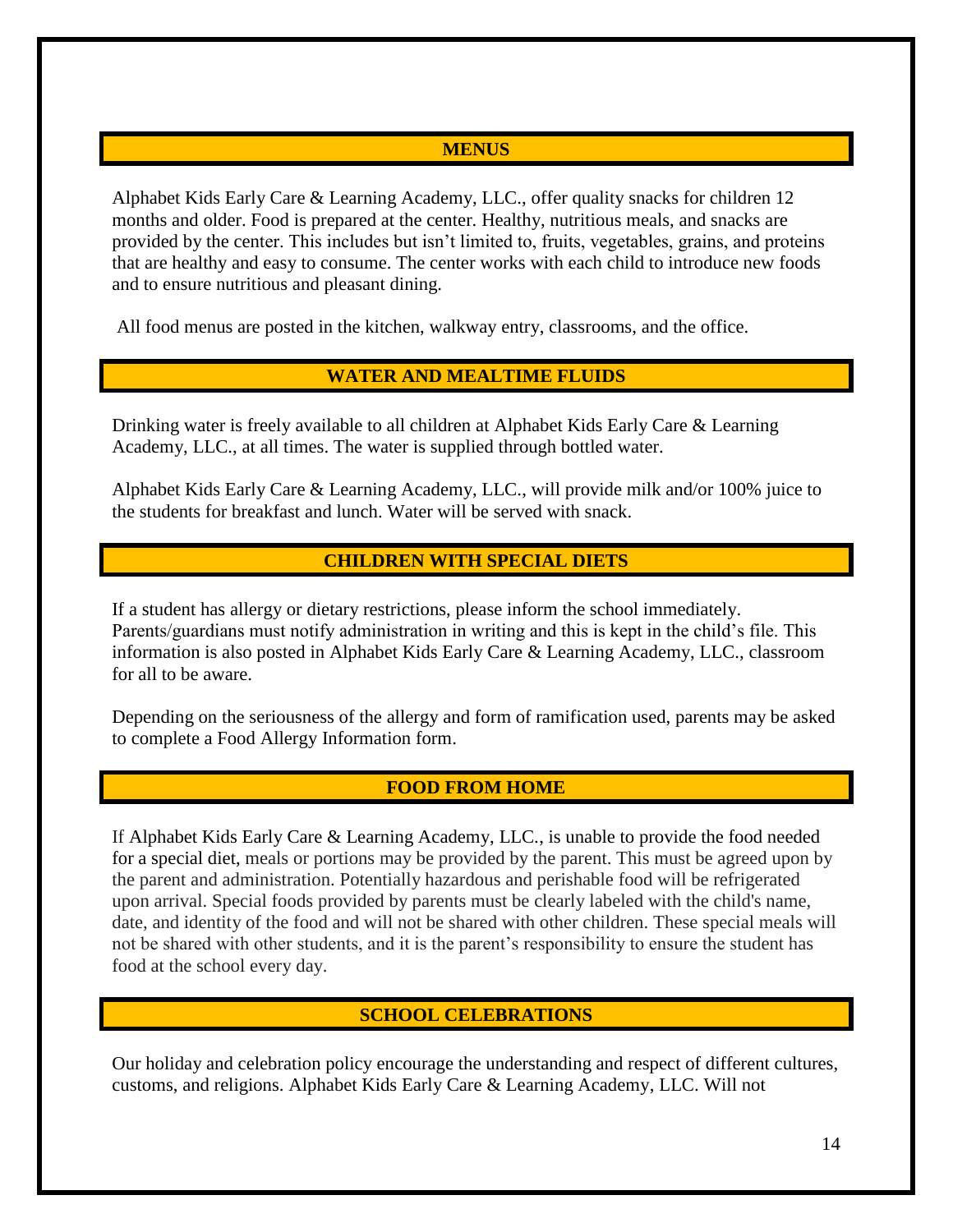participate in holiday celebration; instead our staff will find other ways to promote fellowship, giving, and festivity within our school.

Alphabet Kids Early Care & Learning Academy, LLC., loves to celebrate your little one during the school day! Parents/guardians must confirm this with administration one week prior to the celebration to go over any allergy restrictions the school has, and the amount needed to satisfy the classrooms capacity.

# **GENERAL SCHOOL POLICIES**

# **TYPE OF INSURANCE**

Alphabet Kids Early Care & Learning Academy, LLC., does carry Liability Insurance.

# **STATE REGULATIONS AND LICENSING**

All Alphabet Kids Early Care & Learning Academy, LLC., employees must be knowledgeable in the states childcare licensing rules and regulations. A copy of the state and local guidelines is kept in the school at all times, and each employee receives their own copy upon hire.

# **SMOKING POLICY**

Marijuana, cigarettes, and other smokeless tobacco products are not allowed at Alphabet Kids Early Care & Learning Academy, LLC.,. Parents/guardians who smoke are strongly encouraged to not do so prior to picking up their child from school, as smoke stays on clothing and hair for some time. All parents and guardians must wash their hands after smoking prior to arriving to school.

# **ALCHOHOL POLICY**

Any use of Alcohol is not allowed at Alphabet Kids Early Care & Learning Academy, LLC.,.

# **EQUAL EMPLOYMENT**

Alphabet Kids Early Care & Learning Academy, LLC., provides equal employment opportunities to all employees and applicants for employment and prohibits discrimination and harassment of any type without regard to race, color, religion, age, sex, national origin, disability status, genetics, protected veteran status, sexual orientation, gender identity or expression, or any other characteristic protected by federal, state or local laws.

This policy applies to all terms and conditions of employment, including recruiting, hiring, placement, promotion, termination, layoff, recall, transfer, leaves of absence, compensation and training.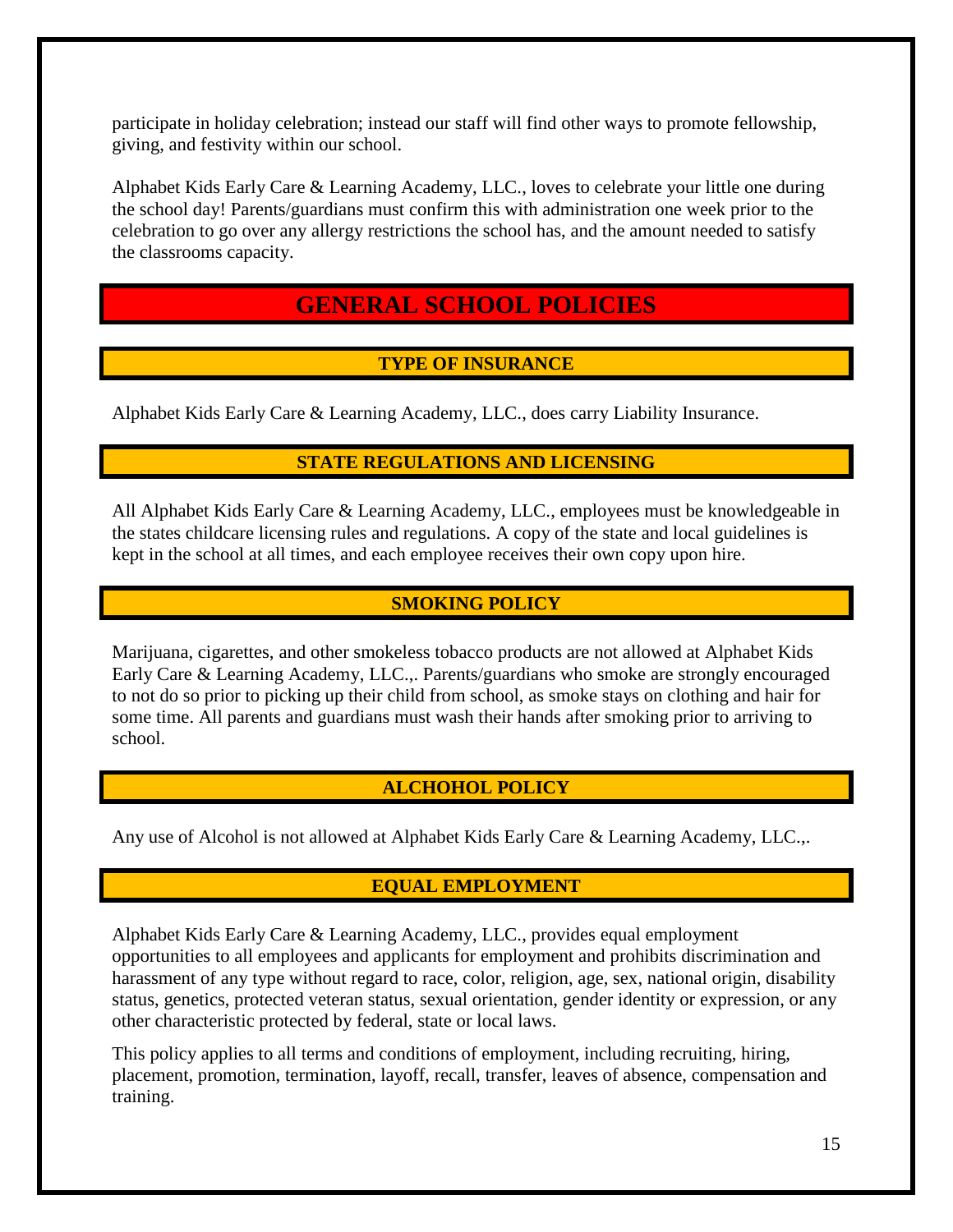#### **\* SHRM Better Workplace Better World**

### **NON-DISCRIMINATION POLICY**

At Alphabet Kids Early Care & Learning Academy, LLC., we value all employees and job candidates as unique individuals, and we welcome the variety of experiences they bring to our company. As such, we have a strict non-discrimination policy. We believe everyone should be treated equally regardless of race, sex, gender identification, sexual orientation, national origin, native language, religion, age, disability, marital status, citizenship, genetic information, pregnancy, or any other characteristic protected by law. If you feel that you have been discriminated against, please let administration know immediately. Every complaint will be appropriately investigated.

#### **\* SHRM Better Workplace Better World**

### **SEXUAL HARRASSMENT**

Sexual harassment constitutes discrimination and is illegal under federal, state and local laws. For the purposes of this policy, "sexual harassment" is defined, as in the Equal Employment Opportunity Commission Guidelines, as unwelcome sexual advances, requests for sexual favors and other verbal or physical conduct of a sexual nature when, for example: a) submission to such conduct is made either explicitly or implicitly a term or condition of an individual's employment, b) submission to or rejection of such conduct by an individual is used as the basis for employment decisions affecting such individual, or c) such conduct has the purpose or effect of unreasonably interfering with an individual's work performance or creating an intimidating, hostile or offensive working environment.

Title VII of the Civil Rights Act of 1964 recognizes two types of sexual harassment: a) quid pro quo and b) hostile work environment. Sexual harassment may include a range of subtle and notso-subtle behaviors and may involve individuals of the same or different gender. Depending on the circumstances, these behaviors may include unwanted sexual advances or requests for sexual favors; sexual jokes and innuendo; verbal abuse of a sexual nature; commentary about an individual's body, sexual prowess or sexual deficiencies; leering, whistling or touching; insulting or obscene comments or gestures; display in the workplace of sexually suggestive objects or pictures; and other physical, verbal or visual conduct of a sexual nature.

Alphabet Kids Early Care & Learning Academy, LLC., encourages reporting of all perceived incidents of discrimination, harassment or retaliation, regardless of the offender's identity or position. Individuals who believe that they have been the victim of such conduct should discuss their concerns with their immediate supervisor, any member of the personnel practices committee, human resources or any ombudsman. See the complaint procedure described below.

#### **\* SHRM Better Workplace Better World**

#### **CHILD NEGLECT AND ABUSE**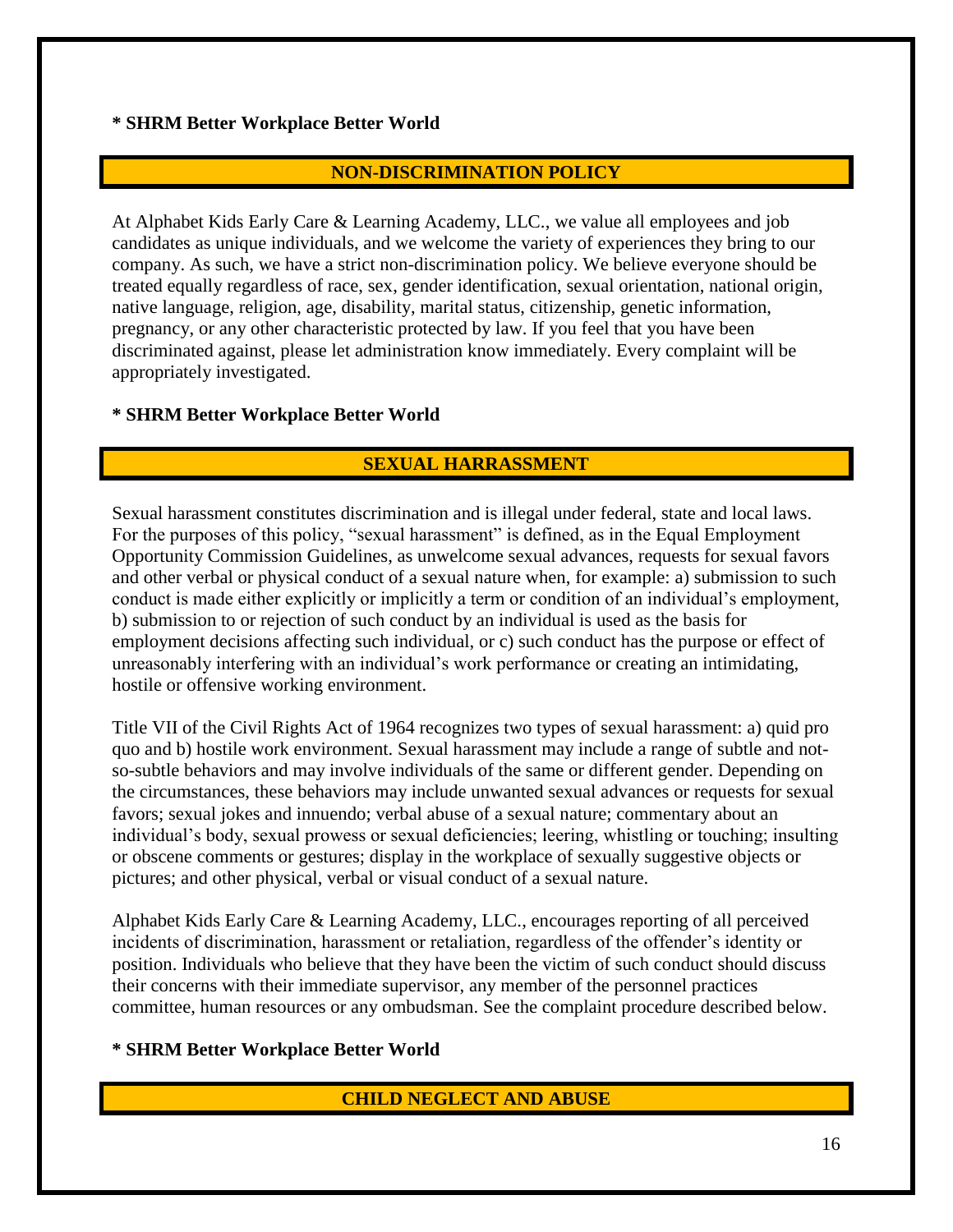All Alphabet Kids Early Care & Learning Academy, LLC., employees will be screened by the appropriate law enforcement agency using the Georgia state background system. Adults will never be alone with children on premises unless they can be observed by others. All staff or volunteers ARE NOT EVER physically, verbally, or emotionally abuse or punish children.

At the first reasonable cause to believe that child abuse exists, the reporting adult will immediately inform the Director who will determine the action to take. An immediate phone call to the local law enforcement will be made by the reporting adult. A written report, as a backup to the phone report, will be completed and filed with the director or owner.

#### **SOCIAL MEDIA**

Social media includes online electronic tools to help students, parents, teachers, and staff communicate effectively. Specific examples of popular social media tools include Instagram. Facebook, and other Communication Apps.

Upon enrolling a child into the center, all parents are guardians must complete the social media consent form. This form is used as an approval on allowing a parent or guardians child to be seen on our social media platforms.

#### **CONFIDENTIALITY**

Childcare programs maintain **confidentiality** on a "need to know" basis. This information is shared only when it is necessary. This is important especially when there are specific health and safety concerns. State and Local Laws prohibit the sharing of information about children or employees without written approval from the parent, guardian or individual.

#### **HAZARDOUS ITEMS**

Alphabet Kids Early Care & Learning Academy, LLC., has clear guidelines on the identification, use and storage of dangerous products, plants and objects. This policy aims to protect the employee, children, families and visitors from the risks associated with chemical products, medicines, other dangerous substances and dangerous equipment used in the school's outdoor and indoor environments.

#### **BITING**

Biting is unfortunately not unexpected behavior for the younger aged. Some children communicate through this behavior. However, biting can be harmful to other children and to staff. As a school, we understand that biting, unfortunately, is a part of a day care setting. Our goal is to help identify what is causing the biting and resolve these issues. If the issue cannot be resolved, this policy serves to protect the children that are bitten. If a biting incident occurs, state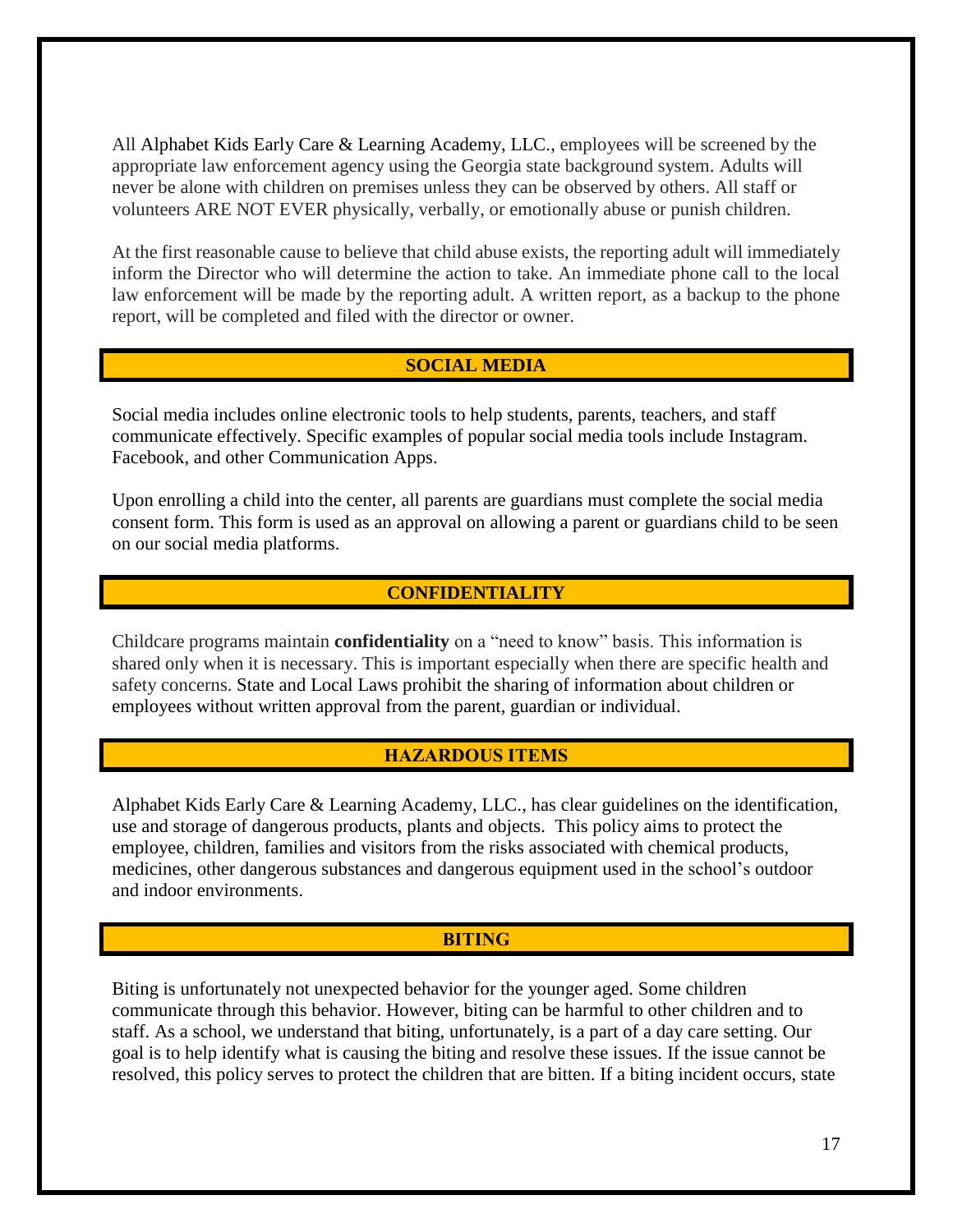regulations require that the parent of the child biting and the parent of the child who was bitten be contacted. Names of the children are not shared with either parent.

If the biting becomes excessive and the daycares skills have been exhausted, the school has the right to discharge the student. Please note, many measures will be taken prior to help the student prior to it getting to this.

### **SAFE SLEEP POLICY**

- $\triangleright$  Infants will be placed on their backs in a crib to sleep unless a physician's written statement authorizing another sleep position for the infant is provided. The written statement must include how the infant shall be place to sleep and a time frame that the instructions are to be followed.
- $\triangleright$  Cribs shall follow CPCS and ASTM safety standards. They will be maintained in good repair and free from hazards.
- $\triangleright$  No Objects will be placed in or on the crib with an infant. This includes, but is not limited to, covers, blankets, toys, pillows, quilts, comforters, bumper pads, sheepskins, stuffed toys, or other soft items.
- $\triangleright$  No objects will be attached to a crib with a sleeping infant, such as, but not limited to, cribs, toys, mirrors, and mobiles.
- $\triangleright$  Only sleepers, sleep sacks and wearable blankets provided by the parent / guardian and that fit according to the commercial manufacturers guidelines and will not slide up around the infant's face may be worn for the comfort of the sleeping infant.
- ➢ Individual crib bedding will be cleaned daily, or more often as needed, according to BFTS rules. Bedding for cots / mats will be laundered daily or marked for individual use. If marked for individual use, the sheets / covers must be laundered weekly or more frequently if needed.
- $\triangleright$  Swaddling will not be permitted, unless a physician written statement authorizing it for a particular infant is provided. The written statement must include instructions and a time frame for swaddling the infant.
- $\triangleright$  Wedges, other infant positioning devices and monitors will not be permitted unless a physician's written statement authorizing its use for a particular infant is provided. The written statement must include instructions on how to use the device and a time frame for using it.

#### **DIAPERING / POTTY TRAINING**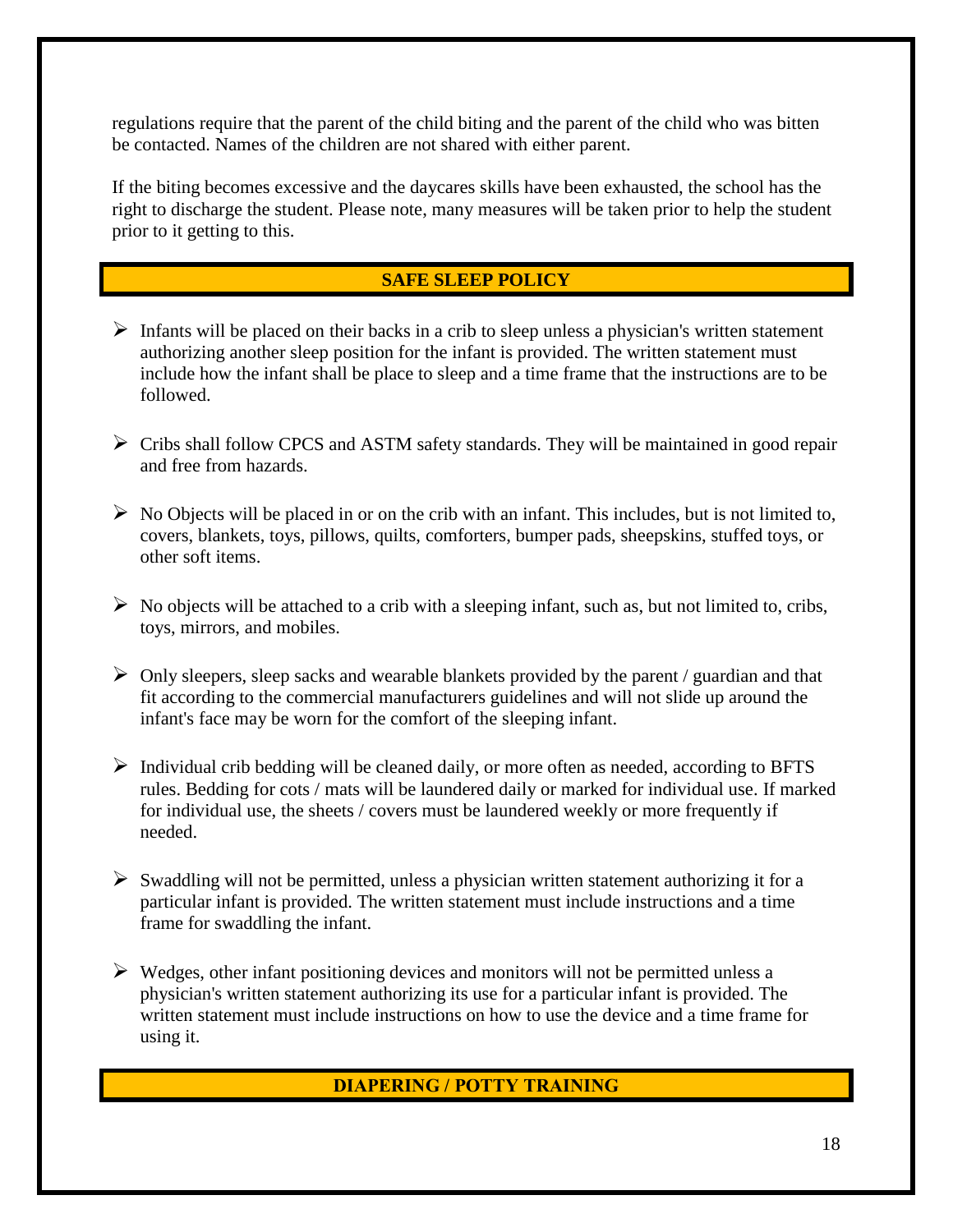Diapering is an important process in the daily life of children ages 1 and 2. The process of changing diapers is always done in a comfortable and respectable manner. Alphabet Kids Early Care & Learning Academy, LLC. will allow all guidelines for cleanliness and hygiene as outline by Bright from The Start. Diapering procedures are posted above the changing area within the classrooms.

Alphabet Kids Early Care & Learning Academy, LLC., believes there are two steps to potty training or toilet learning. These stages are:

- 1. Toilet trained: This is the first stage towards becoming toilet learned or potty trained. The child is capable of using the toilet BUT it is the adult who gets the child to the bathroom on time by putting the child on the toilet at certain times or on a schedule. At this stage, the child often needs assistance with the whole toileting process, and this includes pulling pants up and down. Accidents occur frequently in this stage.
- 2. Toilet learned (learning) or potty training: The child is not only capable of using the toilet BUT has the developmental ability to express the need to go (both urine and bowel movement). In this stage, the child will demonstrate all or most of the readiness signs as listed below. Accidents occur, but very infrequently in this stage.

#### **Verbal Stages of Potty-Training Readiness:**

- $\triangleright$  Basic verbal skills the child is able to speak in three-to-four-word sentences.
- $\triangleright$  The child tells you when he or she has wet his/her diaper (recognizes he or she is wet).
- $\triangleright$  The child tells you when he or she is wetting his/her diaper (recognizes the sensation of wetting a diaper).
- ➢ The child tells you that he or she needs to go to the bathroom (can control self and go to use the toilet).

#### **Physical and Psychological Signs of Potty-Training Readiness:**

- $\triangleright$  Child stays dry for a long time able to hold their urines or bowel movements.
- ➢ Has bowel movements at regular times. The child chooses when to have a bowel movement.
- $\triangleright$  Adult can recognize when the child is having a bowel movement. The child can undress and pull up their own clothing/pants.
- $\triangleright$  Child initiates using the toilet and asks to wear underwear. This is also a sign of wanting to be independent, which is very important.
- $\triangleright$  Emotionally ready and open to learning.
- $\triangleright$  Can follow three to four step instructions. This is critical to learning to pee, wipe, flush, and wash hands.

Potty training should be a positive experience for everyone involved. It should only take a short period of time when your child is truly ready. Problems arise when adults (parents and caregivers) do not pay attention to the child's lack of readiness. There is no right or wrong age to potty train a child. It should only be determined on an individual basis, much like learning to walk. No two children will potty train in exactly the same time frame or even in the same manner.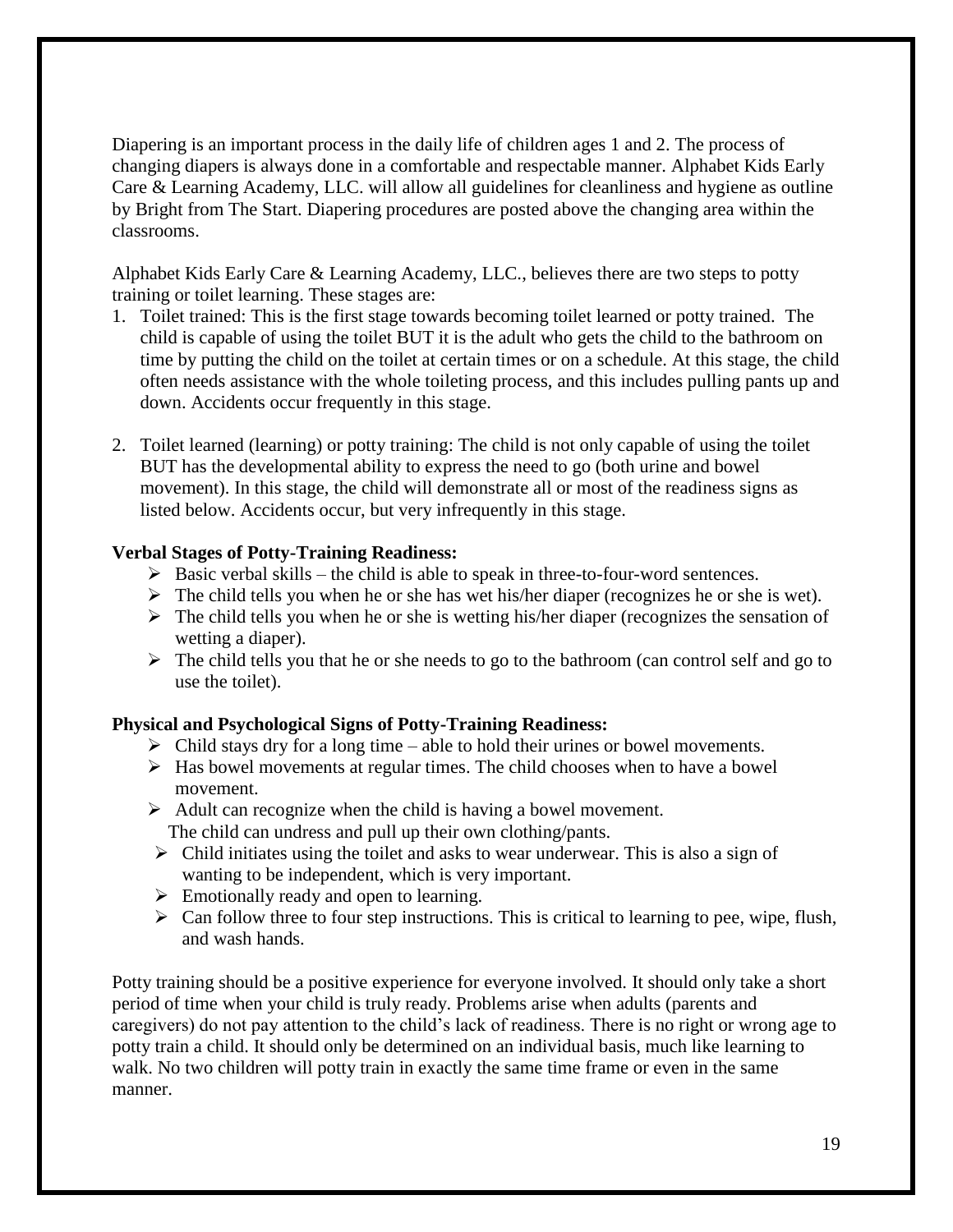It is the belief of Alphabet Kids Early Care & Learning Academy, LLC., that potty training or toilet learning should begin at home with the child's parents or caregivers and at a time when there are not a lot of changes in the child's life. Life must be fairly stress free during this time for the child. We will assist your child in becoming potty trained once the signs of readiness found in the potty-training readiness information page, have been observed by the parents, as well as the classroom teacher.

#### **We request that the following guidelines are followed when children are potty training or wearing underwear at school:**

- Your child MUST wear loose fitting clothing that are easy for the child to pull up or down.
- NO overalls, pants that require the use of a belt, t-shirts with snaps between the legs, or pants with snaps and zippers that the child cannot get in and out of.
- A change of clothing, underwear, and socks that are kept in your child's locker in case of accidents. Please be sure to change out the clothes when the weather changes.
- Bring an extra pair of shoes if available. These can get wet too,
- Training pants (the thick 5-layer underwear) if available.
- If your child is male, inform the caregiver if your son will be sitting or standing. This really should be determined right from the beginning of the potty-training process. It is recommended that boys first learn to sit and pee in the potty and once they are consistent then can be taught to stand and go. This will also lessen problems with learning to put BM's in the toilet and will also avoid constipation issues.
- Keep a small supply of Pull-Ups available at school until the child has shown naptime dryness for a week. Your child will be in a Pull-Up during naptime until he or she has shown that they can stay dry for that time.
- We do not rinse out or wash soiled clothing so any clothing that becomes soiled during the day will need to go home that afternoon. Your child's teacher will place them in a plastic bag and will put them on your child's locker.

If your child is of age to enroll in the preschool class, please note that they must be potty trained before being enrolled in this classroom.

# **TRANSITIONING A STUDENT TO THE NEXT AGE GROUP**

Student's will transition to the next age group when they are age appropriate, there is space available and all parties including parents, teachers and administration agree it is the right time for the child. We transition our students to the next age group in chronological age to make it fair for everyone.

Most transitions occur at the start of the new school year, which is in September, but some may be able to occur during the school year if a space becomes open.

Alphabet Kids Early Care & Learning Academy, LLC., transitioning schedule is based off of how the students reacts to the new environment. On the first day, one of the student's current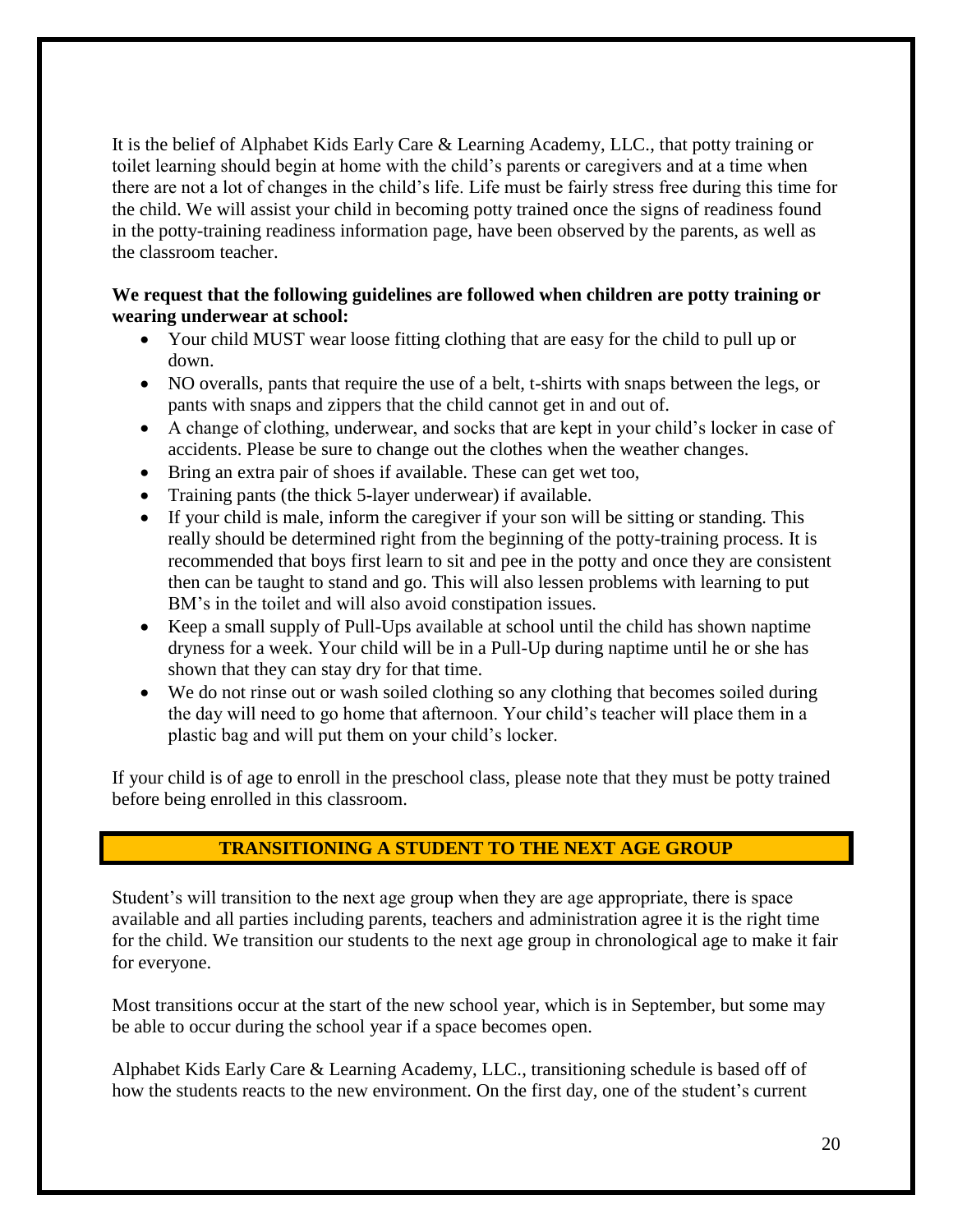teachers will walk the student over to explore their new classroom, see their new friends and meet their new teachers. The second day, the student will be walked to the next classroom by the same teacher but will have more time to explore on their own. If the child does well, the teacher will observe and allow for more time in their new classroom. If we see the child is having a hard time, they will be taken back to their current classroom and discuss how exciting it was in their new classroom. The next day the teacher will walk the student over again to see any progress. This will continue until the child is in a place where their current teacher is no longer needed by their side in their new classroom, and they feel comfortable and positive!

Parents will be notified with detailed messages through the school's app on the students' progress. We believe that slow and steady wins this race, and positive energy by both the new and the old teacher will help the student feel comfortable and confident in this exciting new adventure!

#### **SCREENS AND MEDIA**

The use of visual media, such as television, films, and videotapes, shall be limited to developmentally appropriate programming. Media may be used as a special event, or to achieve a specific goal, but not be used as a regular daily routine. TV, video, internet, or DVD viewing shall not be allowed during meal or snack time.

The director must approve all videos, and all screen time must be related to educational programming developed by the center

#### **ATTIRE FOR CHILDREN**

All children will be encouraged to wear school t-shirt Monday-Thursday.

#### **SPECIAL EVENTS**

Alphabet Kids Early Care & Learning Academy, LLC., hosts special events throughout the school year as an opportunity for our families to get together with our staff and have a wonderful time. You will be notified through email, 3 weeks prior to the event. Please note, alcohol and smoking are prohibited.

Your participation in these events bring a feeling of connectiveness and collaboration at our school!

#### **DISCIPLINARY POLICY**

At Alphabet Kids Early Care & Learning Academy, LLC. we believe that children have an innate curiosity and are constantly trying to figure out their peers, surroundings, and limitations. We also believe that children positively benefit from having any place boundaries.

Alphabet Kids Early Care & Learning Academy, LLC., we will not allow children to cause physical harm to their classmates, this includes biting and hitting.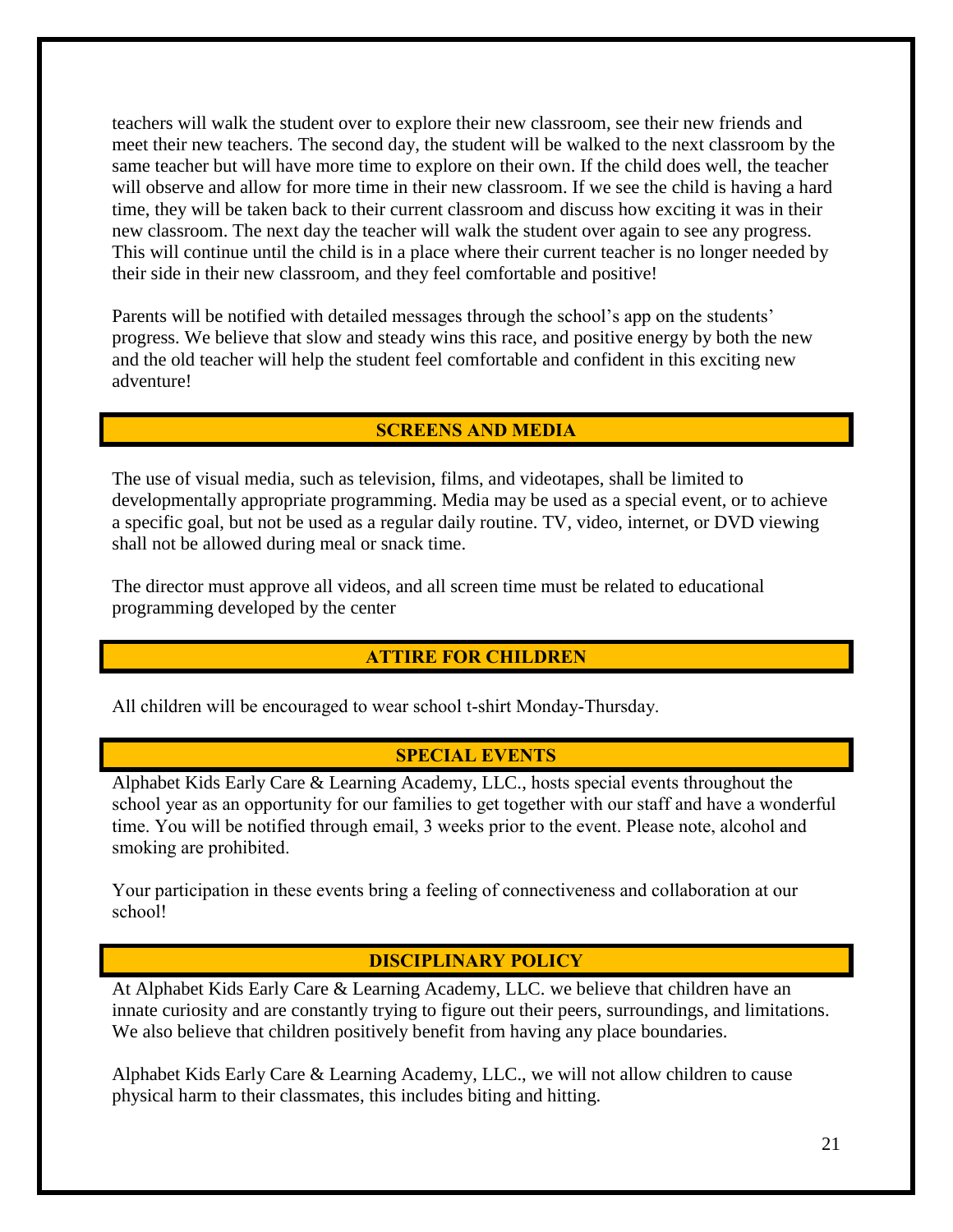1<sup>st</sup> warning: Parent notified and correctional plan is implemented to indirect redirect activity.

2<sup>nd</sup> warning: Parent will be notified and must come in to speak with the director.

3<sup>rd</sup> warning: Parent will be notified and child will be suspended for one day.

After the 3<sup>rd</sup> warning, child will be withdrawn from the school

Under no circumstances will staff at Alphabet Kids Early Care & Learning Academy, LLC. participate in the following:

\*\*Corporal punishment, including spanking, shaking, jerking, squeezing, or physically indicating disapproval.

\*\*Shaming, humiliating, or other verbal abuse.

\*\*Withholding food as punishment

\*\*Retaliating, or doing to the child what he / she has done to someone else

\*\*Labeling the child (i.e. indicating a child is a "bad" boy or girl)

# **ASSESSMENTS, OBSERVATIONS, EVALUATUTIONS**

**ASSESSMENTS AT Alphabet Kids Early Care & Learning Academy, LLC.,**

Alphabet Kids Early Care & Learning Academy, LLC., reserves the right to conduct developmental assessments of children's growth and progress, to determine appropriate placements and programming.

#### **PROFESSIONAL EVALUATIONS**

Alphabet Kids Early Care & Learning Academy, LLC., may ask parents to share professional evaluations when necessary to determine how best to meet the needs of their child. This information helps us to provide the best care possible for your child's unique growth and development.

#### **PARENT AND TEACHER CONFERENCES**

Parent-Teacher conferences occur multiple times during the year. These meetings provide parents with insight into their child's growth and development while enrolled at the school, and insight into what parents can do at home to support what is occurring at school. PTC's also provide a chance for the teacher and the parents to form a more personal relationship to ensure the school is meeting the family's standards and so that the teacher can understand the family setting the child has outside of the school's doors.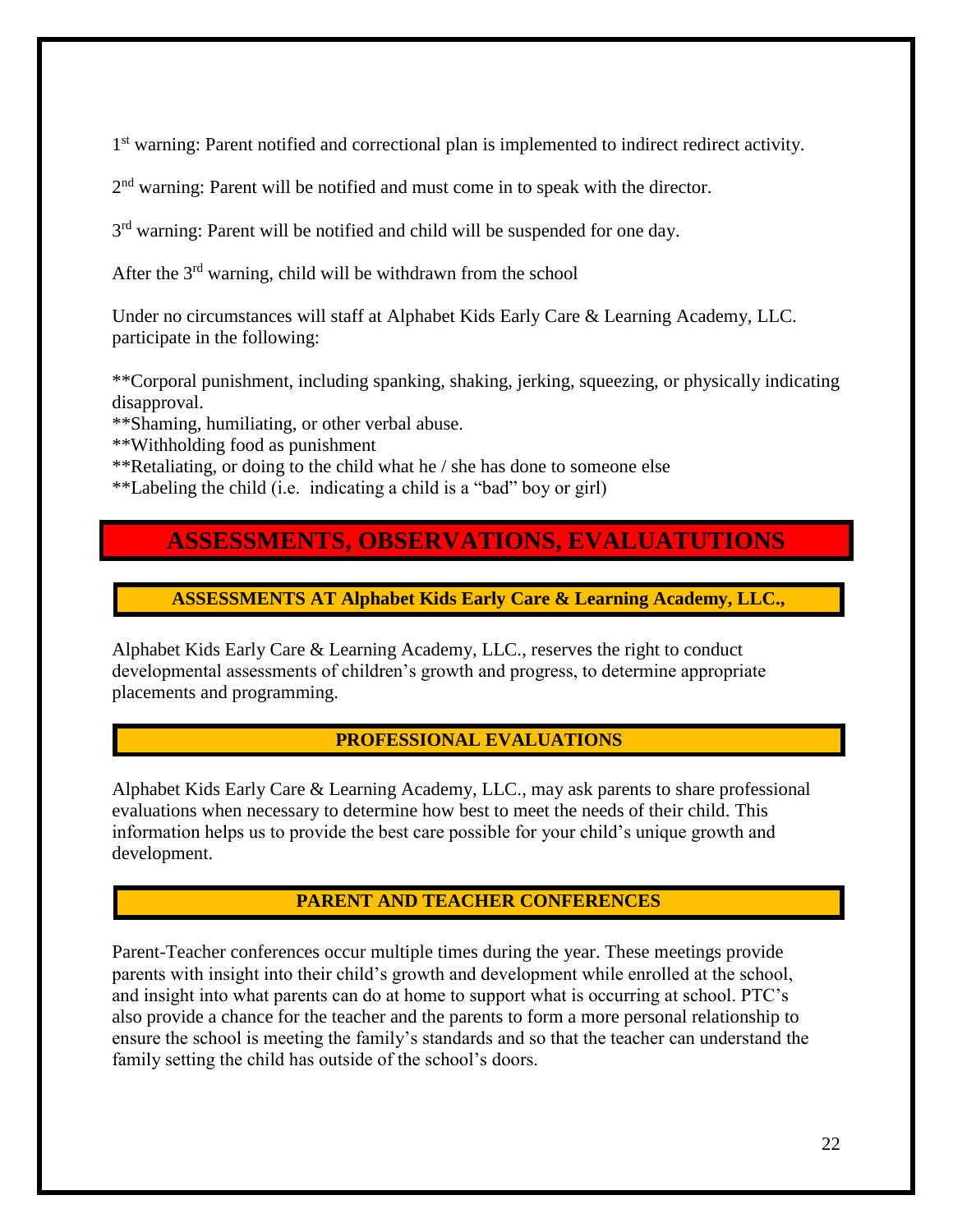Parents will be aware of their schedule Parent Teacher Conference Time one month prior to the scheduled meeting.

# **EMERGENCY PREPARDNESS**

#### **EMERGENCY CONSENT FORMS**

Emergency consent forms are completed by the parents or guardians upon enrolling their child(ren) at the center. A copy of these forms is located in every classroom, and always available on the school website.

#### **EMERGENCY HANDBOOK ONSITE**

Alphabet Kids Early Care & Learning Academy, LLC., has an emergency procedure handbook created to define policies and protocols in emergency situations. This handbook is reviewed often, and all staff upon hire will be trained. **Emergency plans have been developed and are posted for parent viewing.** 

# **EMERGENCY PROCEDURES**

# **IMMEDIATE MEDICAL ATTENTION**

Safety is the major concern in child care and so daily safety inspections are completed inside and outside the center area in order to prevent injuries. First aid is administered by a trained caregiver in the event that a child sustains a minor injury. An accident report is also completed. The report includes information regarding the time and date of the injury, what happened, how it was treated, and a signature of the witnessing teacher. This report is provided to parents before the child leaves the center and is also recorded in the center's medical logbook. If the injury produces any type of swelling or needs medical attention, you are contacted immediately.

Each classroom is equipped with a first aid kit meeting the state regulations. In the event of a serious medical emergency 911 will be contacted at once and the child will be transported immediately by ambulance to Piedmont Henry Hospital. and or with If or, a proper escort from the school will accompany and remain with the child until a family member or emergency contact arrives.

#### **PHYSICAL PLANT PROBLEMS**

In the event of loss of power or other physical plant defect that prevents the school from opening on time or at all, or necessitating early closure, families are contacted by text, telephone, and/or email. If any of these conditions happen during the school day, and are deemed to persist for longer than 1 hour and in the case where proper care of the children beyond that time will not be possible,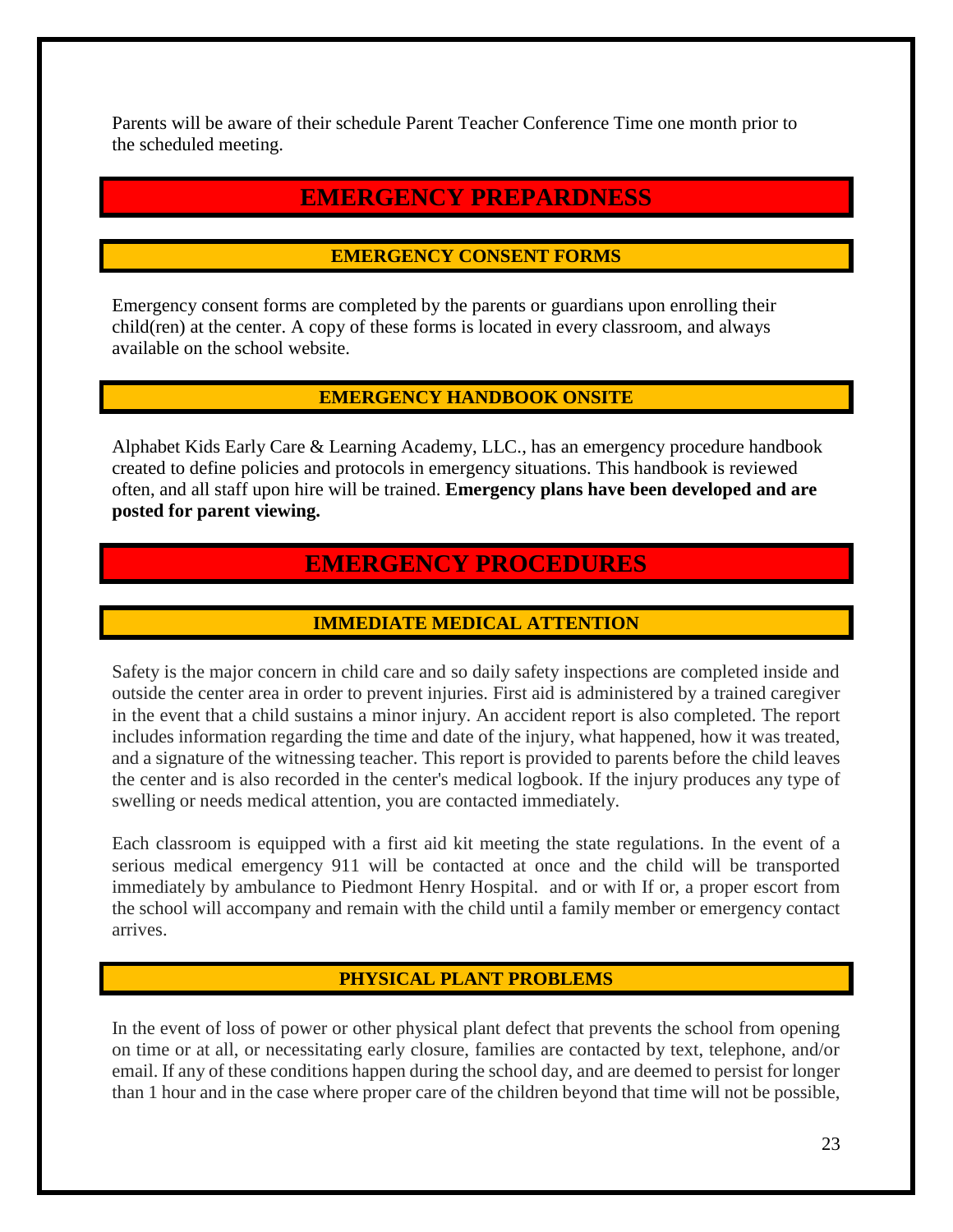parents and or emergency contact will be called to pick up children as soon as possible. Appropriate staff will remain at the center until all children are picked up. The school will maintain emergency supplies in order to provide basic necessary care for at least 4 hours.

#### **FIRE**

- Activate fire alarm or otherwise alert staff that there is a fire (i.e., yell, whistle).
- Evacuate the building quickly and calmly:
- If caught in smoke, have everyone drop to hands and knees and crawl to exit.
- Pull clothing over nose and mouth to use as a filter for breathing.
- If clothes catch fire, STOP, DROP, & ROLL until fire is out.
- Take attendance sheets and emergency forms, if immediately available.
- Have staff person check areas where children may be located or hiding before leaving building.
- Gather in meeting spot outside and account for all children, staff, and visitors.
- Call 911 from outside of building.
- Do not re-enter building until cleared by fire department.

Alphabet Kids Early Care & Learning Academy, LLC. has a fire plan and everyone is familiar with it. We Practice fire drills every month!

#### **TORNADO**

Be aware of the following:

TORNADO WATCH: tornado may affect area

TORNADO WARNING: tornado will soon be in or already is in area

- Determine if program should be closed.
- Notify parents/guardians to pick up or not drop off children if program is to be closed.
- Monitor radio for storm updates and emergency instructions.
- Use telephone for essential communication only.

# **MISSING CHILD**

#### **MISSING CHILD**

- Search program site, including all places a child may hide and nearby bodies of water.
- Contact parent(s)/guardian(s) to determine if child is with family.
- Call 911 with:
	- $\triangleright$  Child's name and age
	- ➢ Address of program
	- $\triangleright$  Physical description of child
	- $\triangleright$  Description of child's clothing
	- $\triangleright$  Medical condition of child, if appropriate
	- $\triangleright$  Time and location child were last seen 19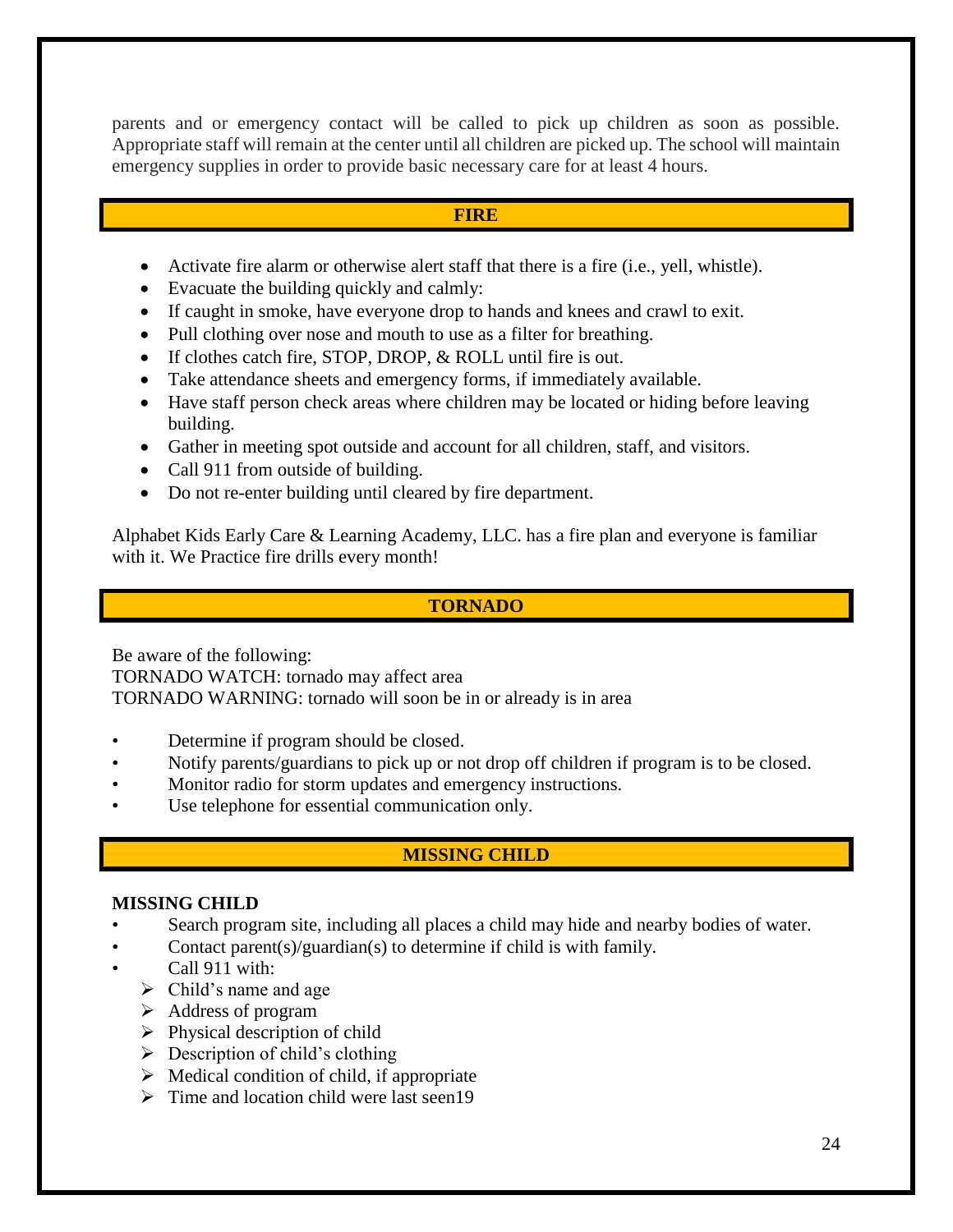- $\triangleright$  Person with whom child was last seen.
- $\triangleright$  Have child's information, including photo, available for police when they arrive.
- $\triangleright$  Continue to search in and around site for child.

# **KIDNAPPED CHILD**

- Call 911 with:
- $\triangleright$  Child's name and age
- ➢ Address of program
- $\triangleright$  Physical description of child
- $\triangleright$  Description of child's clothing
- $\triangleright$  Medical condition of child, if appropriate
- $\triangleright$  Time and location child were last seen
- $\triangleright$  Person with whom child was last seen.
- $\triangleright$  Have child's information, including photo, available for police when they arrive. Parent(s)/guardian(s) should be contacted by police to explain situation.
- **Help to prevent kidnapping:**
- $\triangleright$  Do not release child to anyone other than parent, guardian, or designated emergency contact.
- $\triangleright$  Call 911 if adults or children express concern about a person at or near program site.
- $\triangleright$  Encourage parents and guardians to make you aware of any custody disputes, which may put child at risk for kidnapping.

# **POISON PROCEDURE**

- If emergency is widespread, monitor local radio for information and emergency instructions.
- Prepare to **SHELTER-IN-PLACE** or **EVACUATE**, as per instructions.
- If inside, stay inside (unless directed otherwise.)
- If exposed to chemical or radiation outside:
	- ✓ Remove outer clothing, place in a plastic bag, and seal. *(Be sure to tell emergency responders about bag so it can be removed.)*
	- $\checkmark$  Take shelter indoors.
	- $\checkmark$  If running water/shower is available, wash in cool to warm water with plenty of soap and water. Flush eyes with plenty of water.

# **ILLNESS POLICIES**

 $\triangleright$  If a child has a fever for any reason, he or she cannot attend school. The child should be fever free for 24 hours without any medication before returning to school. if a child develops a fever of 100 or higher during the school day, parents will be contacted and the child would need to be picked up immediately. If the child is sent home with fever during the school day, they cannot attend school the following day.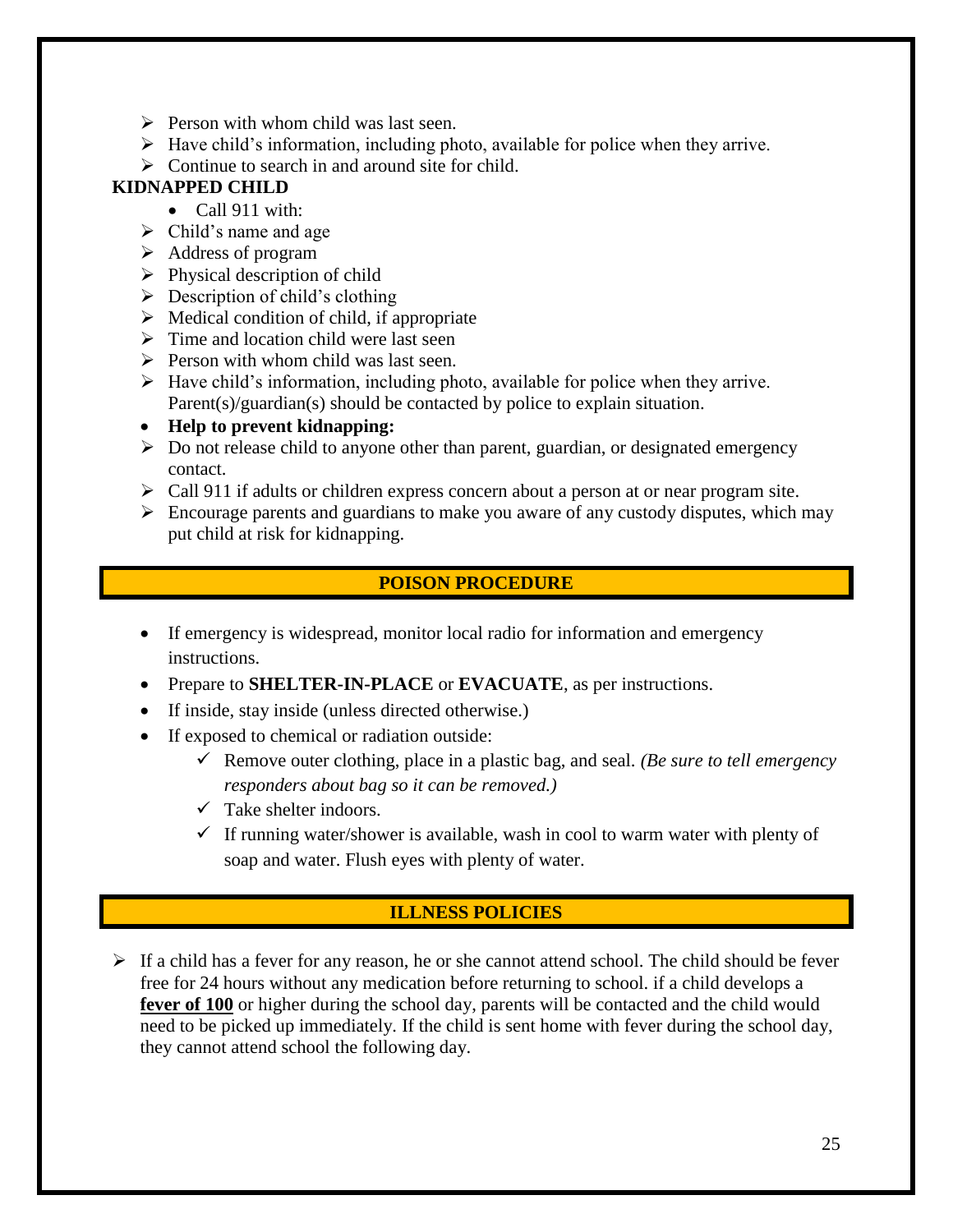- $\triangleright$  A child shall not be accepted nor allowed to remain in the center if they have the equivalent of a **100 degrees** or higher oral temperature in another contagious symptom, such as but not limited to, a rash, or diarrhea, or a sore throat.
- $\triangleright$  If your child has come in contact with a notifiable communicable disease, such as the ones listed below, but not limited to, or if your child becomes feverish **(99.0 degrees or higher)** or if your child sustained an injury while in the care of the center, we will notify you immediately by phone and letter.
- ➢ **Pink eye-** the child should be on medication for 48 hours and be clearly responding to the treatment before returning to school.
- ➢ **Strep throat-** the child she returned only after 36 hours on medication. The child must be showing signs of improvement and be willing to eat and drink.
- ➢ **Diarrhea and or vomiting-** the child should not come back to school until he or she is being non-Contagious by a physician or has had no diarrhea or vomiting for 24 hours.
- ➢ **Chicken pox-** the child should not return to school until all pops are scabbed over.
- ➢ **Runny nose or cough-** if your child's runny nose will require frequent attention from the teacher or if the child is irritable or running a fever or if mucus is any color other than clear, he or she should not be in school.
- ➢ **Head lice-** the child May return to school when free of all nits. In order to remove nits, it is usually necessary for the child's hair to be well combed with a special-nit removal comb after treatment with the medicated shampoo. Guidelines for treatment of head lice are available from the director or from your County Health Department.
- $\triangleright$  By keeping children home when they are ill, the spread of illness among our school Community is greatly reduced. This means fewer illnesses for children, teachers, parents, and other family members. This also means fewer visits to the doctor, and fewer days lost from work for parents. If your child becomes sick while at school, you would be called to take him/her home.
- $\triangleright$  Sick children should be picked up no later than one hour after notification by the school that the child is sick. If the parent notified cannot be at the school by the end of one-hour, other arrangements should be made for the child's pick up. And we cannot reach a parent, we will notify the emergency contact person listed on your enrollment application.
- ➢ When an enrolled child or employee has a reportable disease, it is our legal responsibility to notify the local Board of Health or Department of Public Health. We take care to notify families via mail and/or printed letter about exposure so children can receive preventable treatment. Including among the reportable illnesses are the following:
	- Bacterial meningitis
	- Tetanus (including suspect)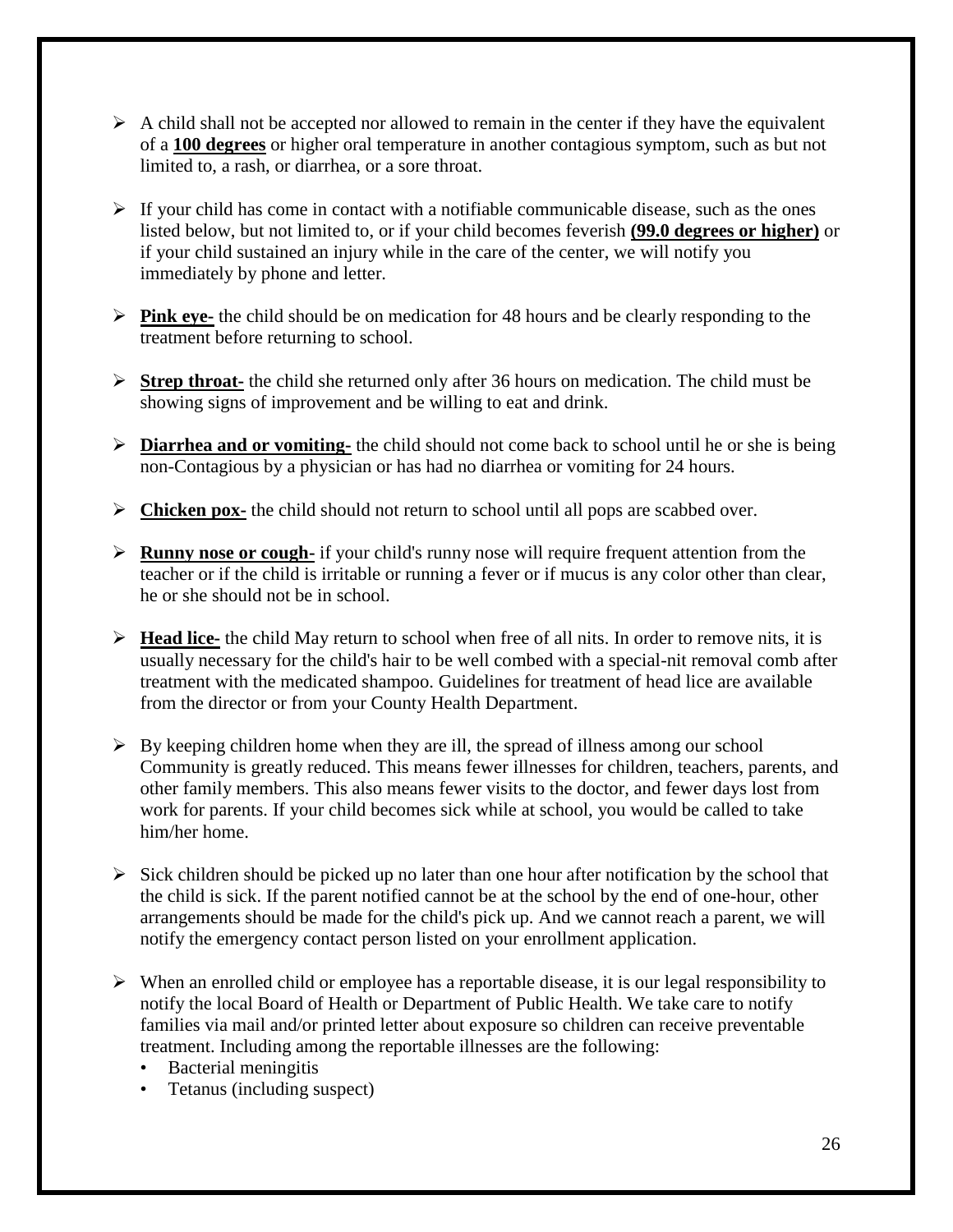- Botulism
- Chicken pox
- Meningococcal Infection (invasive)
- Poliomyelitis (including suspect)
- Rubella Congenital and Non-Congenital (including suspect)
- Any cluster/outbreak of illness
- Hemophilus Influenzae (invasive)
- H1N1 Virus
- Rabies (human only)
- **COVID-19 (including suspect)**

# **MEDICATION POLICIES**

Prescription medicines

- 1. Before any prescription medicine is dispensed, a written and signed authorization that includes date, name of child, name of medicine, prescription number if any, dosage, date and time of day medication is given must be provided.
- 2. Teachers will also record any adverse reactions that your child may have to the medication. If there are any noticeable adverse reactions, we will contact them immediately and assesses whether the child needs to go home or not.
- 3. Medicine must be in its original container label with the child's name.
- 4. Parents must provide and label any necessary equipment for the dispensing of the medication.

#### **Non-prescription Medicine**

Before dispensing non-prescription medications, the school requires parents to complete the nonprescription medicine authorization form. Non-prescription medication should not be administered for more than a three-day unless a written order by the physician is received. **Non-prescription Topical Sprays and Ointments**

Alphabet Kids Early Care & Learning Academy, LLC. will administer diaper creams and insect repellent as needed. Parents must authorize usage by completing the non-prescription medicine authorization form.